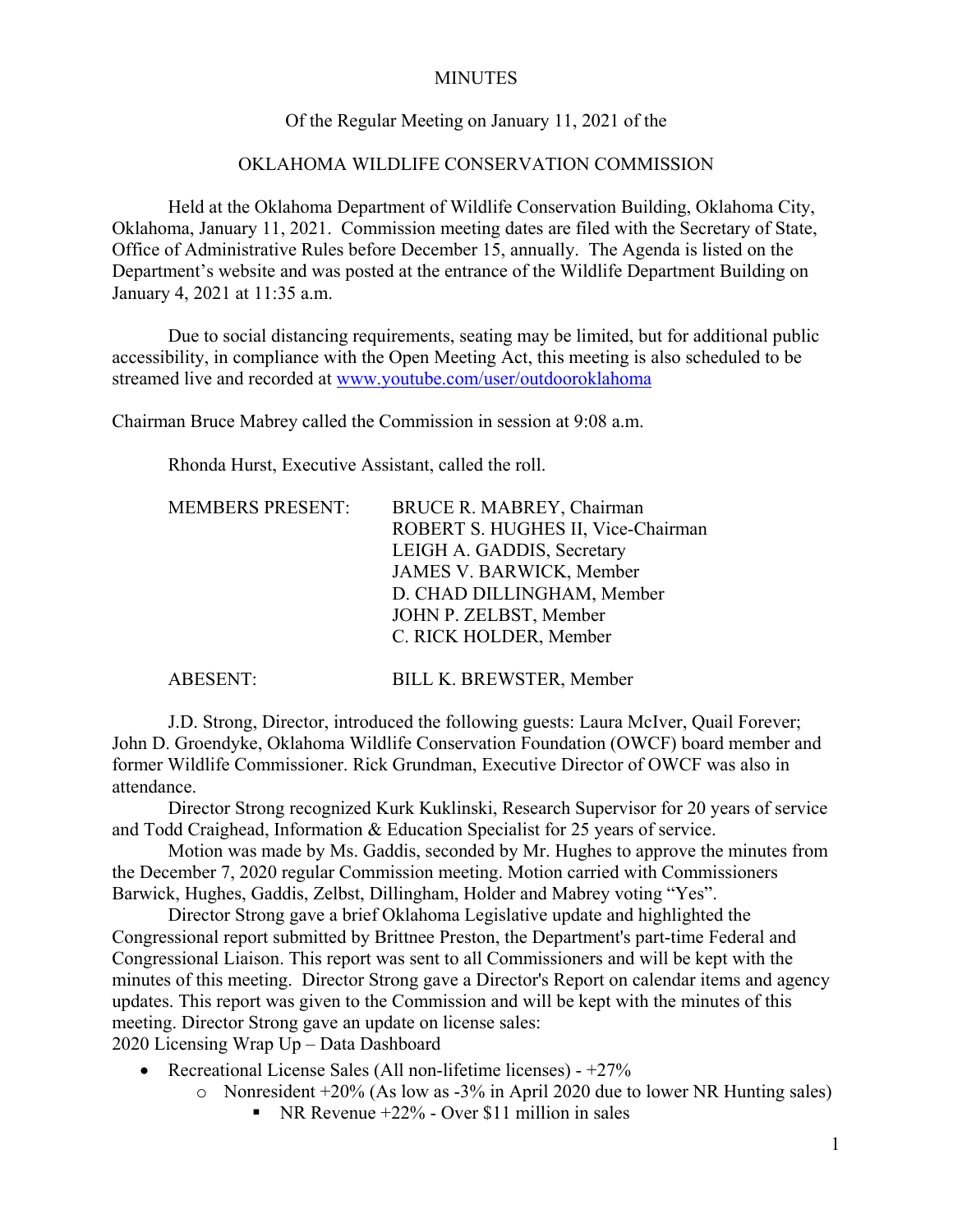$\circ$  Resident +28%

### Revenue  $+34\%$  - Over \$12 million in sales

- Lifetime Licenses
	- $\circ$  Overall +36%
	- $\circ$  Lifetime Fishing +67%
	- o Senior Fishing +47%
	- $\circ$  Online transactions +145%
	- o Mail-in applications reduced by 24%
	- o LT Revenue up 38% \$2.9 million in sales
- Resident Fishing Licenses
	- $\circ$  +49% vs 2019
	- o May doubled license revenue (110%)
- Nonresident Fishing Licenses
	- $\circ$  +31% vs 2019
	- o May doubled license revenue (115%)
	- $\circ$  June +71%
- Resident Hunting Licenses
	- $0 + 15\%$
	- o April transactions +44% vs 2019
	- o September transactions +60% vs 2019
	- o December transactions +68% vs 2019
- Nonresident Hunting Licenses (5-Day/Annual)
	- o Annual -6% (April -30% during turkey season)
	- $\circ$  5-Day +6%
- Resident Combos
	- $\circ$  5-Year +42%
	- o Annual  $+50\%$  (58% increase in April, 96% in May)
- Deer Archery Licenses (vs. 2019)
	- o Nonresident +28%
	- $\circ$  Resident +15%
	- o September transactions +77% vs 2019 Hunters buying earlier
	- o December transactions +26%
- Youth Deer Gun
	- o Resident Youth +11% for October season
	- o 2019 was -10% vs. 2018 Notable rebound year back to 2018 numbers
- Deer Muzzleloader Licenses (vs. 2019)
	- $\circ$  Nonresident +31%
	- $\circ$  Resident +8%
- Deer Gun Licenses
	- o Nonresident +13%
	- $\circ$  Resident +16%
		- Antlerless sales  $+24\%$  (37% increase in December)
- Holiday Antlerless Gun Licenses
	- o Resident +34% (49% increase in December)
	- o Factors: Increased bag limit and marketing efforts (email/texts)
- Buying Takeaways from 2020
	- Over 700,000 orders
		- o Up from over 500,000 in 2019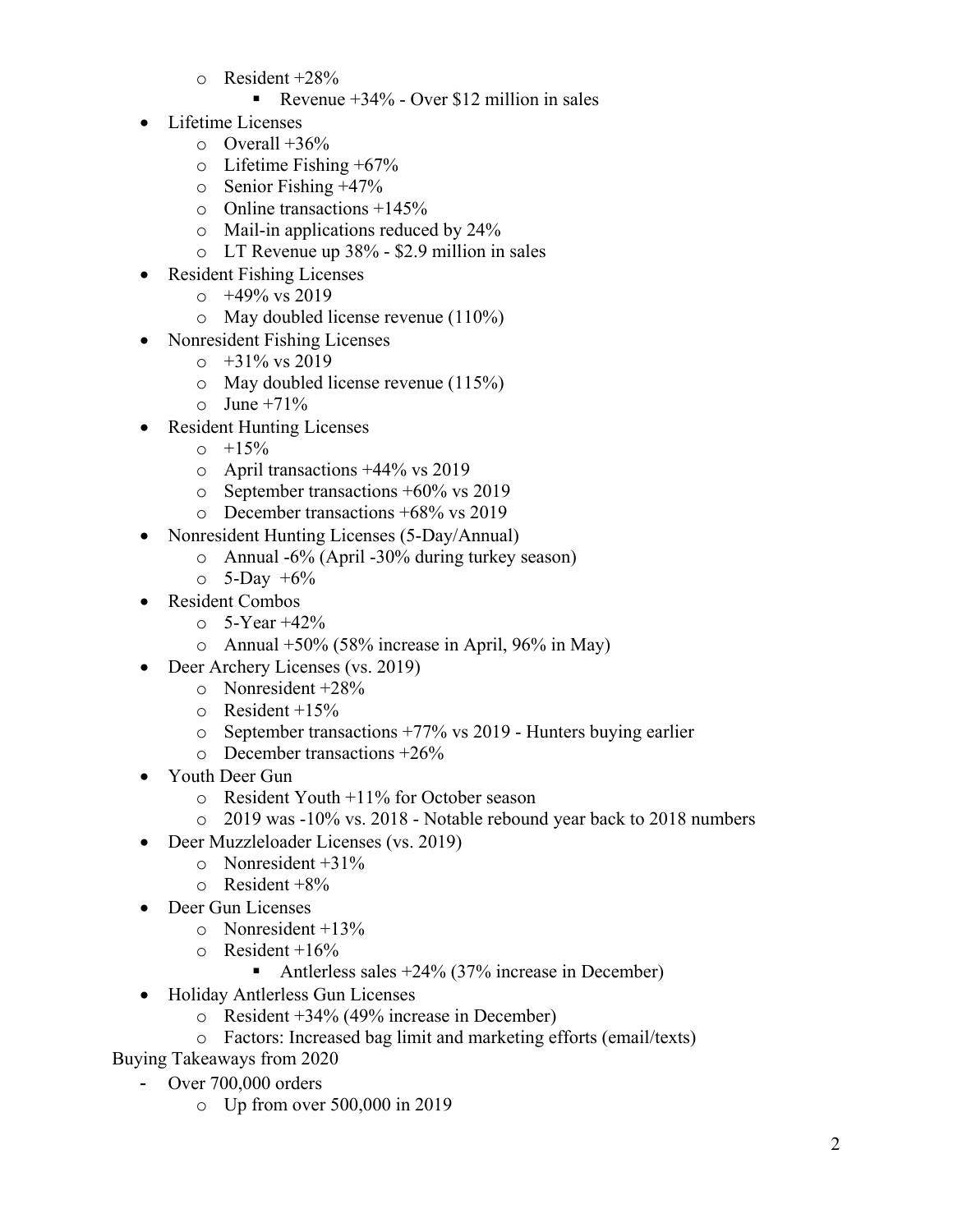- o Online orders increased by 84% (over 403,000) in 2020
- o Online orders represented 57% of all orders in 2020
	- $-41\%$  in 2019
- Rising popularity in Hard Cards
	- o Total increase of 75% in 2020
		- 61,452 Collectible Cards (Jan-Dec)
		- 4,390 Retro Lifetime Cards (November  $13^{th}$ -December  $31^{st}$ )
		- 982 Hunter Education Cards

Also during the Director's Report, Bill Dinkines, Chief of Wildlife Division, gave a deer harvest update. To date, 124,873 deer have been harvested and there are still a few days left in the archery season. This harvest number is an all-time high record for Oklahoma. He also indicated that the antlerless deer harvest is 42% of the total harvest, up from 35% last year. Mr. Dinkines thanked the Wildlife management staff for their continued efforts to manage the resources based on science, Law Enforcement for protecting the resource, Information & Education division for their efforts to encourage antlerless harvest and to the Commission for their continued support.

Amanda Storck, CFO and Chief of Administration, presented the Financial Statement for November 30, 2020. Motion was made by Mr. Hughes, seconded by Ms. Gaddis to accept the statement as presented and approve miscellaneous contributions. Motion carried with Commissioners Barwick, Hughes, Gaddis, Zelbst, Dillingham, Holder and Mabrey voting "Yes."

Amanda Storck requested Commission approval on a budget revision for \$3,203,110 to be added to the FY21 budget. This add-on would allow for several projects that were cut from the budget in the beginning of the fiscal year that would be able to be completed by the end of the fiscal year and also includes a 3% across the board cost of living adjustment to all qualified employees effective January 1, 2021. Mr. Dillingham asked for clarification on if the total amount proposed included the required retirement contribution and if the required COLA requirement for retirees was included in the requested amount. Ms. Storck explained that the retirement for active employees was considered in the total request and that the separate COLA requirement for retirees was in the original budget and that the difference in the amount budgeted and required to make the full contribution in the amount of \$130,000 was also included in the mid-year budget revision request. Mr. Holder, Chairman of the Finance Committee, stated that the committee had reviewed this request and supported this budget revision. Motion was made by Mr. Holder, seconded by Mr. Zelbst to approve the budget revision as presented. Motion carried with Commissioners Barwick, Hughes, Gaddis, Zelbst, Dillingham, Holder and Mabrey voting "Yes."

Barry Bolton, Chief of Fisheries Division introduced Shane Lewis, Assistant Hatchery Manager to update the Commission on the progress of the Durant Fish Hatchery renovations. Durant Hatchery is the second oldest and second largest hatchery in the state. Mr. Lewis outlined the first and second phases of improvements already accomplished and gave a brief update on future improvements to modernize the facility. Mr. Bolton indicated that future improvements can be phased in as well and that they are looking at several revenue sources to help accomplish these improvements.

Motion was made by Mr. Zelbst, seconded by Mr. Dillingham to enter into Executive Session to discuss the appraisal and/or purchase of certain real property located in Beckham and Harmon counties. Motion carried with Commissioners Barwick, Hughes, Gaddis, Zelbst, Dillingham, Holder and Mabrey voting "Yes."

Motion was made by Mr. Zelbst, seconded by Mr. Barwick to return to Open Session. Motion carried with Commissioners Barwick, Hughes, Gaddis, Zelbst, Dillingham, Holder and Mabrey voting "Yes."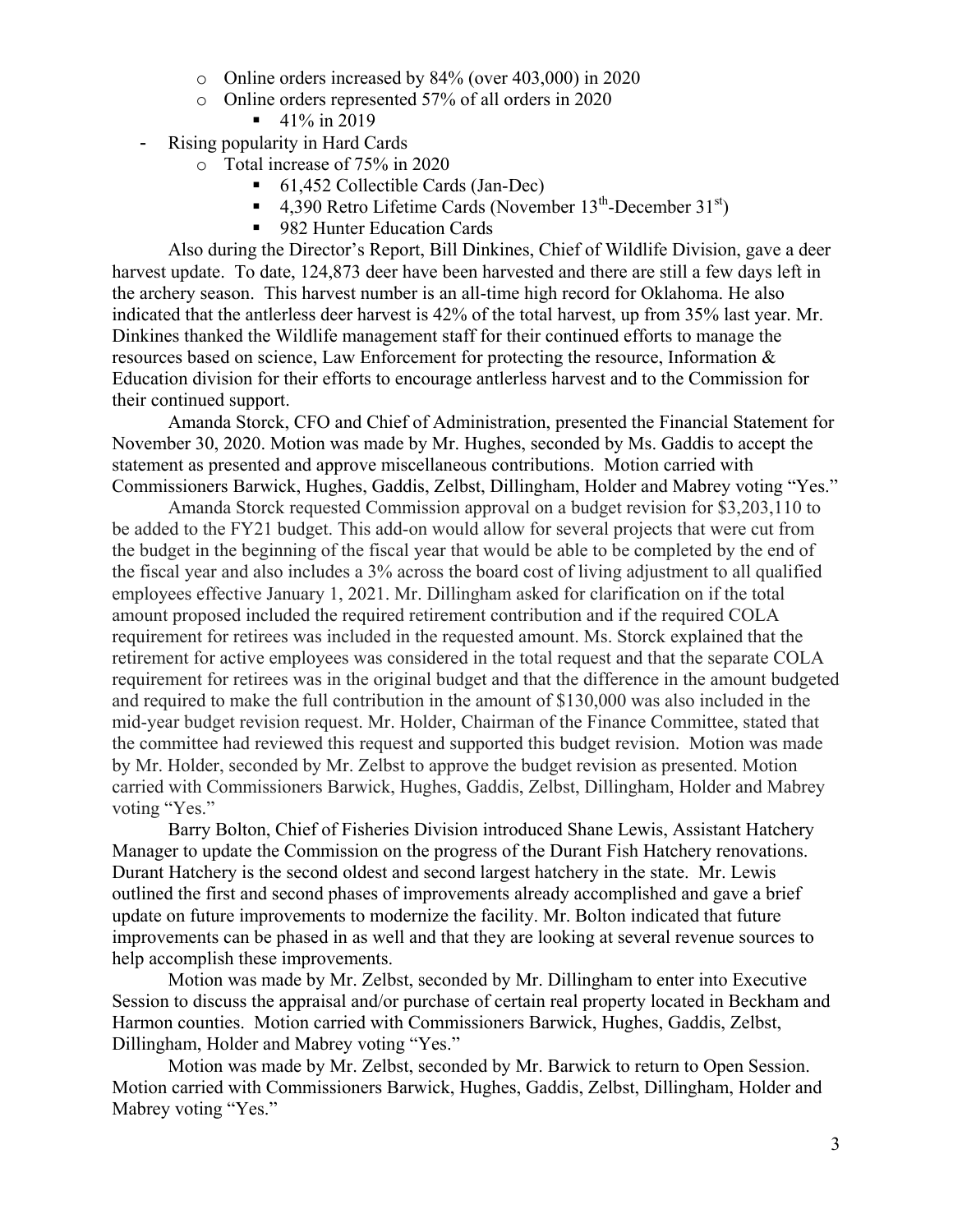Motion was made by Mr. Barwick, seconded by Mr. Dillingham to authorize the Director to pursue the purchase of certain real property located in Beckham and Harmon counties including a 520 acre inholding using existing land as a match for no less than appraised value. Motion carried with Commissioners Barwick, Hughes, Gaddis, Zelbst, Dillingham, Holder and Mabrey voting "Yes."

Chairman Mabrey announced the next Commission meeting is scheduled on Monday, February 1, 2021 in Oklahoma City, Oklahoma.

The meeting adjourned at 10:42 a.m.

OKLAHOMA WILDLIFE CONSERVATION COMMISSION

ATTEST:

Bruce R. Mabrey, CHAIRMAN

Leigh A. Gaddis, SECRETARY

 $\mathcal{L}_\mathcal{L}$  , where  $\mathcal{L}_\mathcal{L}$  , we are the set of the set of the set of the set of the set of the set of the set of the set of the set of the set of the set of the set of the set of the set of the set of the set o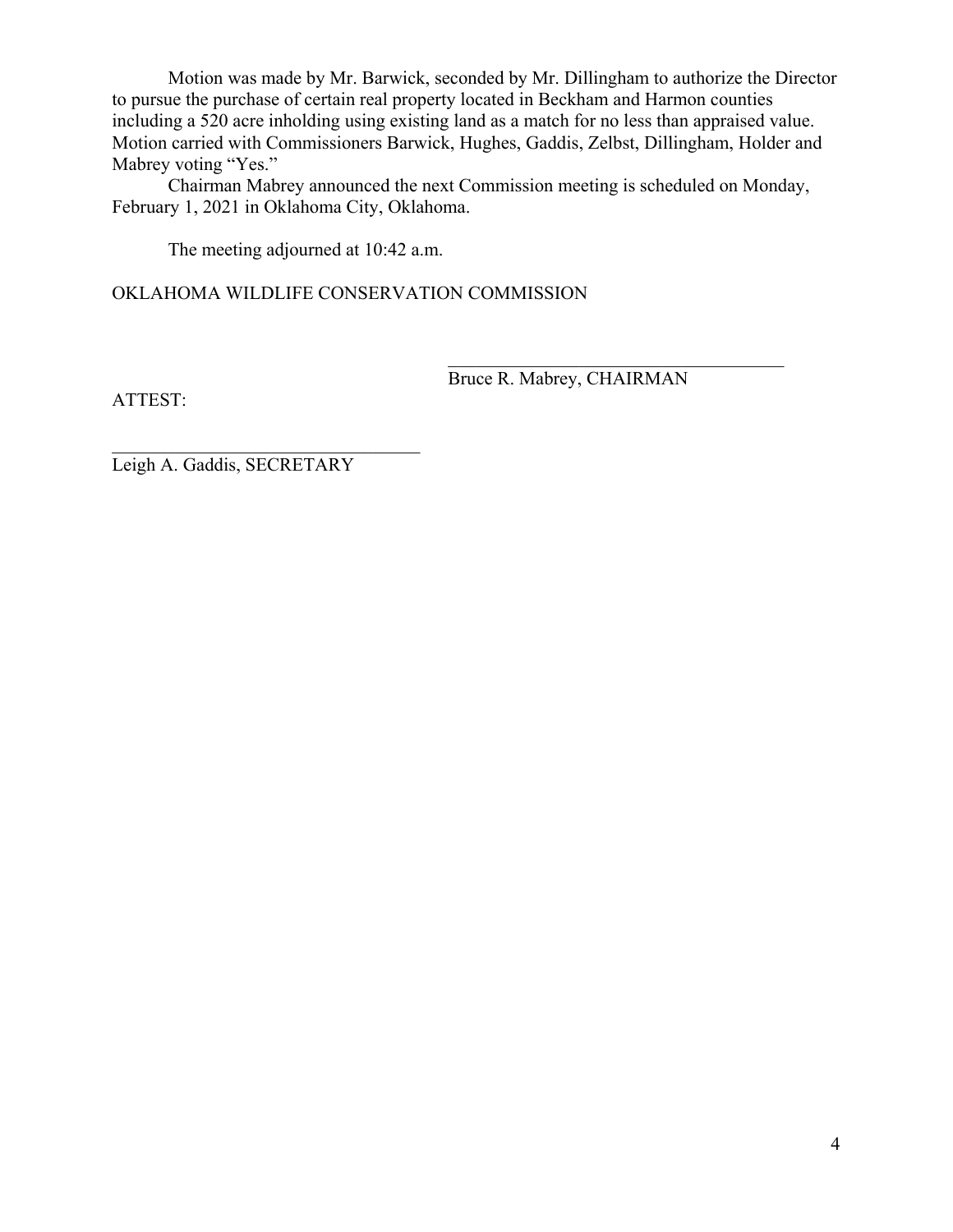### **AGENDA Oklahoma Wildlife Conservation Commission Regular Meeting**

**Public Meeting: Monday, February 1, 2021 at 9:00 a.m.** Oklahoma Department of Wildlife Conservation 1801 N. Lincoln Blvd. Oklahoma City, OK 73105

Due to social distancing requirements, seating may be limited, but for additional public accessibility, in compliance with the Open Meeting Act, this meeting is also scheduled to be streamed live and recorded at [www.youtube.com/user/outdooroklahoma](http://www.youtube.com/user/outdooroklahoma)

The Commission may vote to approve, disapprove or take other action on any of the following items. The Commission may vote to authorize public comment on any agenda item requesting a rule change.

- 1. Call to Order Chairman Bruce Mabrey
- 2. Roll Call Rhonda Hurst
- 3. Invocation Wade Farrar
- 4. Pledge of Allegiance Wade Farrar
- 5. Introduction of Guests
- 6. Presentation of Awards J.D. Strong, Director

Kristen Gillman, Wildlife/Lands Minerals Coordinator/GIS Supervisor – 20 years

- 7. Consideration and vote to approve, amend, reject or take other action on minutes of the January 11, 2021 regular Commission meeting.
- 8. Director's Report J.D. Strong
	- a. Federal and Congressional Update
		- Oklahoma Legislative Update Corey Jager, Legislative Liaison
	- b. Calendar Items discussion of upcoming department calendar items.
	- c. Agency Update an update on current activity within each division of the agency.
- 9. Presentation of the December 31, 2020 Financial Statement and consideration and vote to approve, amend or reject miscellaneous donations – Amanda Storck, CFO and Chief of Administration.
- 10. Presentation on Oklahoma's native non-game fishes and bowfishing management Barry Bolton, Chief of Fisheries Division and Jason Schooley, Senior Biologist.
- 11. Consideration and vote to approve, amend, reject or take other action on a donation from OnX Maps as a result of a collaborative marketing effort – Nels Rodefeld, Chief of Information and Education Division.
- 12. Presentation on the Oklahoma Department of Wildlife Conservation's thriving marketing efforts including review of recent and upcoming projects – Nels Rodefeld and Michael Bergin, Information and Education Senior Specialist.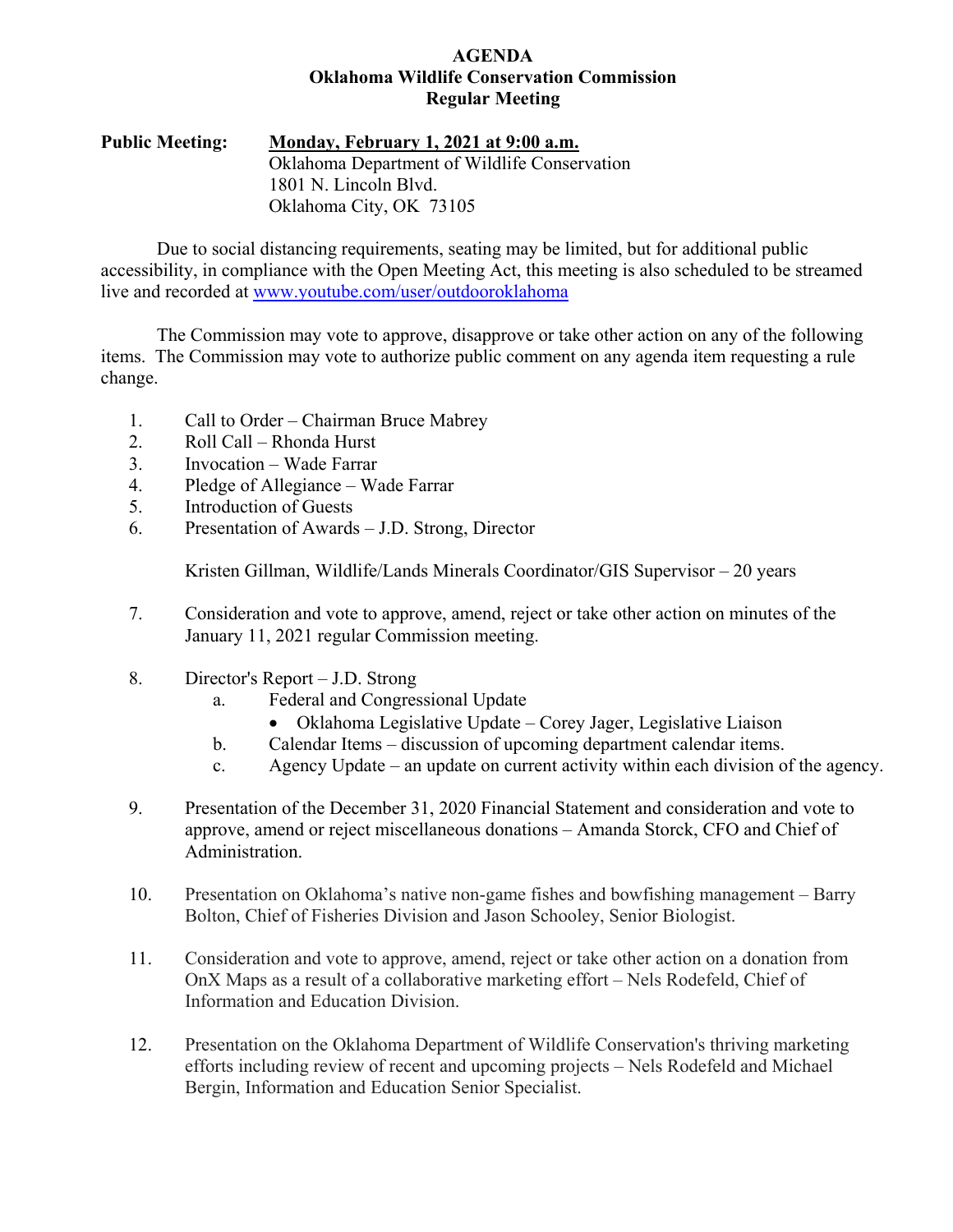- 13. Update on ODWC's lands/minerals program Bill Dinkines, Chief of Wildlife Division and Kristen Gillman, Wildlife Division Lands/Minerals Coordinator/GIS Supervisor.
- 14. Consideration and Vote to Approve, Amend, Reject or Take Other Action on Solicitation to Lease ODWC Owned Mineral Interests in Beaver County - Bill Dinkines and Kristen Gillman.
- 15. Update on the USDA Feral Swine Eradication and Control Pilot Program in Oklahoma Bill Dinkines and Scott Alls, Oklahoma State Director of USDA APHIS Wildlife Services.
- 16. New Business Discussion of any matter not known about or which could not have been reasonably foreseen 24 hours prior to the scheduled meeting.
- 17. Announce the date for the next regular Commission Meeting on Monday, March 1, 2021 at 9:00 a.m. in Oklahoma City, Oklahoma.
- 18. Adjourn

**People with disabilities may request accommodations by calling 405-522-6279 at least three days before the meeting.**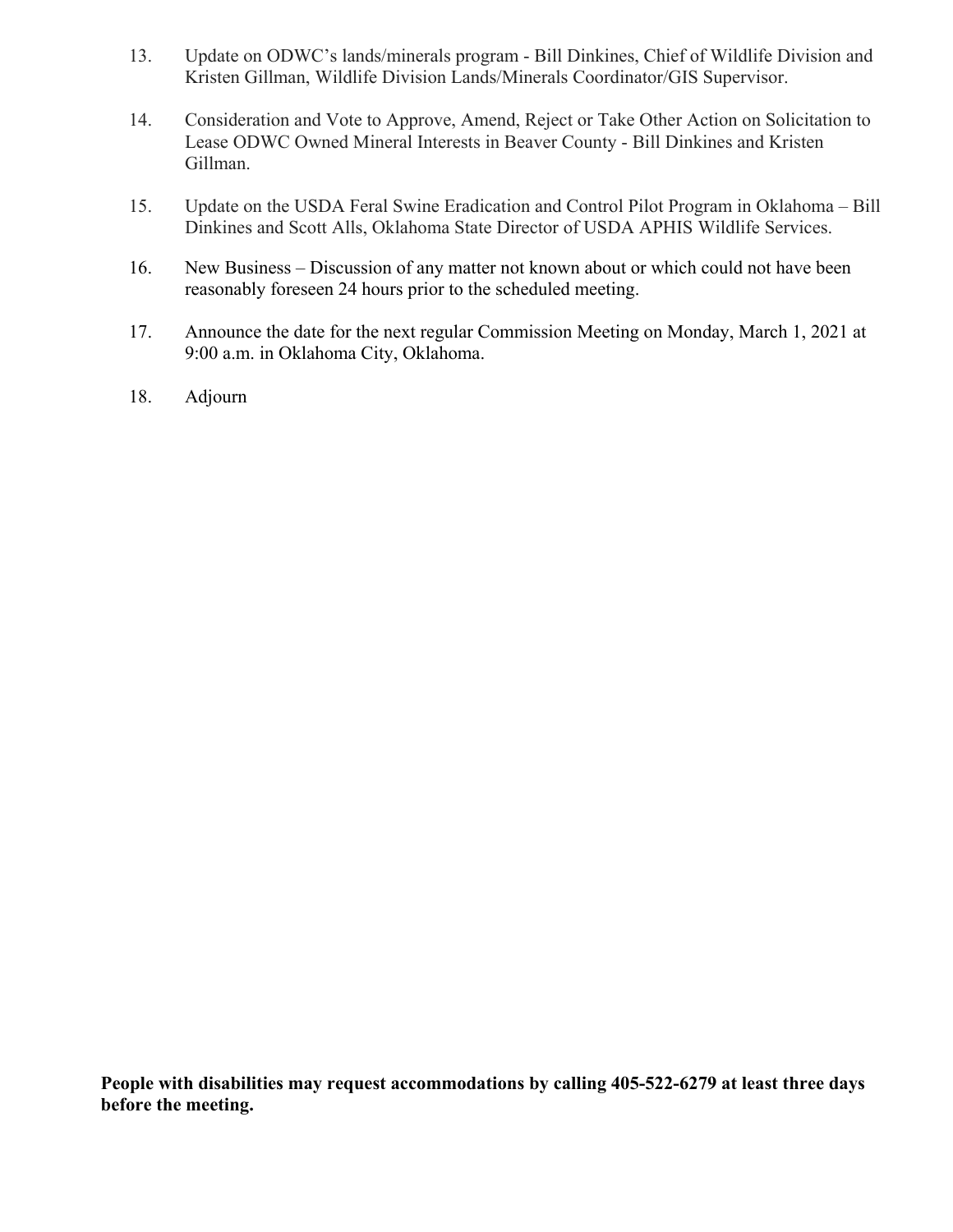# *Oklahoma Department of Wildlife Conservation Financial Statement*

*For the period July 1, 2020 Through December 31, 2020*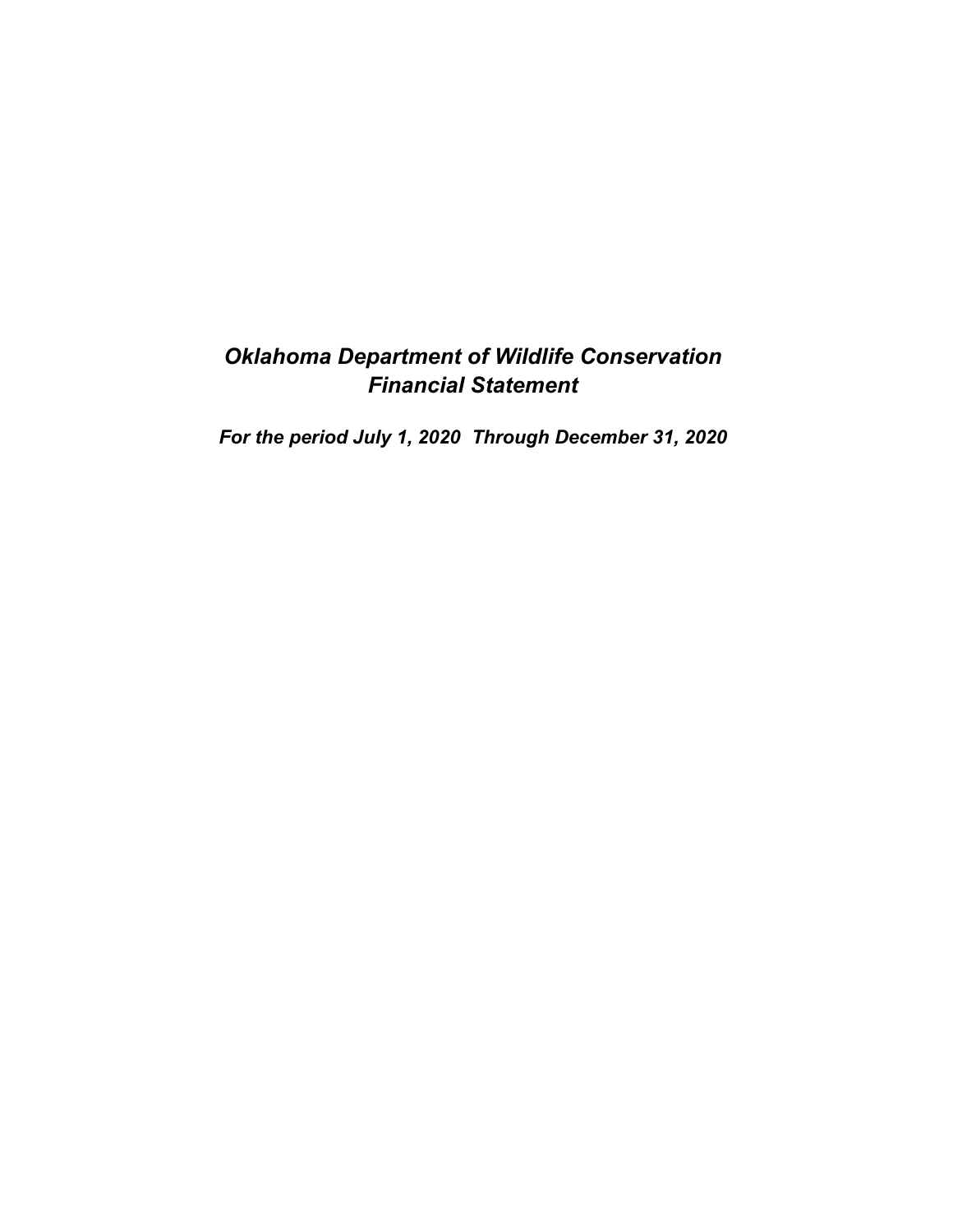### *OKLAHOMA DEPARTMENT OF WILDLIFE CONSERVATION Combined Balance Sheet - All Fund Types and Accounts Groups December 31, 2020*

|                                                 |                                |                     |                         | <b>Account Groups</b>          |                   |                      |                      |
|-------------------------------------------------|--------------------------------|---------------------|-------------------------|--------------------------------|-------------------|----------------------|----------------------|
|                                                 | <b>Governmental Fund Types</b> |                     | Fiduciary<br>Fund Types |                                | General           | 12/31/2020           | 12/31/2019           |
|                                                 | General                        | Capital<br>Projects | Trust                   | General<br><b>Fixed Assets</b> | Long-Term<br>Debt | <b>Totals</b>        | Totals               |
| Assets and Other Debits:                        |                                |                     |                         |                                |                   |                      |                      |
| Cash                                            | 15,856,124                     |                     | 3,684,071               |                                |                   | 19,540,195           | 18,834,631           |
| Investments                                     | $\mathbf 0$                    |                     | 261,216,712             |                                |                   | 261,216,712          | 230,656,324          |
| <b>Accounts Receivable</b>                      | 3,213,903                      |                     |                         |                                |                   | 3,213,903<br>495,425 | 3,088,768<br>356,775 |
| Monthly Lifetime License                        | 4,302,769                      |                     | 495,425                 |                                |                   | 4,309,769.00         | 3,679,941.00         |
| Legacy Permit / Operation game Thief            |                                |                     | 7,000                   |                                |                   | 69,973,589           | 69,410,609           |
| <b>Fixed Assets</b>                             |                                |                     |                         | 69,973,589<br>95,408,697       |                   | 95,408,697           | 90,937,707           |
| Land                                            |                                |                     |                         |                                |                   |                      |                      |
| Other Debits:                                   |                                |                     |                         |                                |                   |                      |                      |
| Amount To Be Provided                           |                                |                     |                         |                                |                   |                      |                      |
| For Payment of                                  |                                |                     |                         |                                |                   |                      |                      |
| <b>Compensated Absences</b>                     |                                |                     |                         |                                | 3,225,431         | 3,225,431            | 3,207,567            |
| Amount To Be Provided                           |                                |                     |                         |                                |                   |                      |                      |
| For Payment of<br>Net Pension Obligation        |                                |                     |                         |                                |                   |                      |                      |
|                                                 |                                |                     |                         |                                | 16,555,543        | 16,555,543           | 11,509,243           |
|                                                 | 23.372.796                     | $\mathbf 0$         | 265.403.208             | 165.382.286                    | 19,780,974        | 473,939,264          | 428,008,624          |
| Liabilities and Fund Balance:                   |                                |                     |                         |                                |                   |                      |                      |
| Liabilities:                                    |                                |                     |                         |                                |                   |                      |                      |
| Accounts Payable (accrual)                      | 481,278                        |                     |                         |                                |                   | 481,278              | 970,163              |
| Due to Other Funds (current month Lifetimes)    | 495,425                        |                     |                         |                                |                   | 495,425              | 356,775              |
| Compensated Absences Payable (leave accrual)    |                                |                     |                         |                                | 3,225,431         | 3,225,431            | 3,207,567            |
| Net Pension Obligation                          |                                |                     |                         |                                | 16,555,543        | 16,555,543           | 11,509,243           |
| <b>Total Liabilities</b>                        | 976,703                        | $\mathbf 0$         | $\mathbf 0$             | $\Omega$                       | 19,780,974        | 20,757,677           | 16,043,748           |
| Fund Balance:                                   |                                |                     |                         |                                |                   |                      |                      |
| Reserved for Employee Pension Benefits          |                                |                     | 133,741,654             |                                |                   | 133,741,654          | 122,428,341          |
| Reserved for Defined Contribution Benefits (DC) |                                |                     | 4,835,182               |                                |                   | 4,835,182            | 3,495,670            |
| Investment in General Fixed Assets              |                                |                     |                         |                                |                   |                      |                      |
|                                                 |                                |                     |                         | 165,382,286                    |                   | 165,382,286          | 160,348,316          |
| <b>Fund Balance</b>                             | 22,396,093                     |                     | 126,826,372             |                                |                   | 149,222,465          | 125,692,549          |
| <b>Total Fund Balance</b>                       | 22,396,093                     | $\mathbf 0$         | 265,403,208             | 165,382,286                    | $\mathbf 0$       | 453,181,587          | 411,964,876          |
| <b>Total Liabilities and Fund Balance</b>       | 23,372,796                     | $\mathbf 0$         | 265,403,208             | 165,382,286                    | 19,780,974        | 473,939,264          | 428,008,624          |
|                                                 |                                |                     |                         |                                |                   |                      |                      |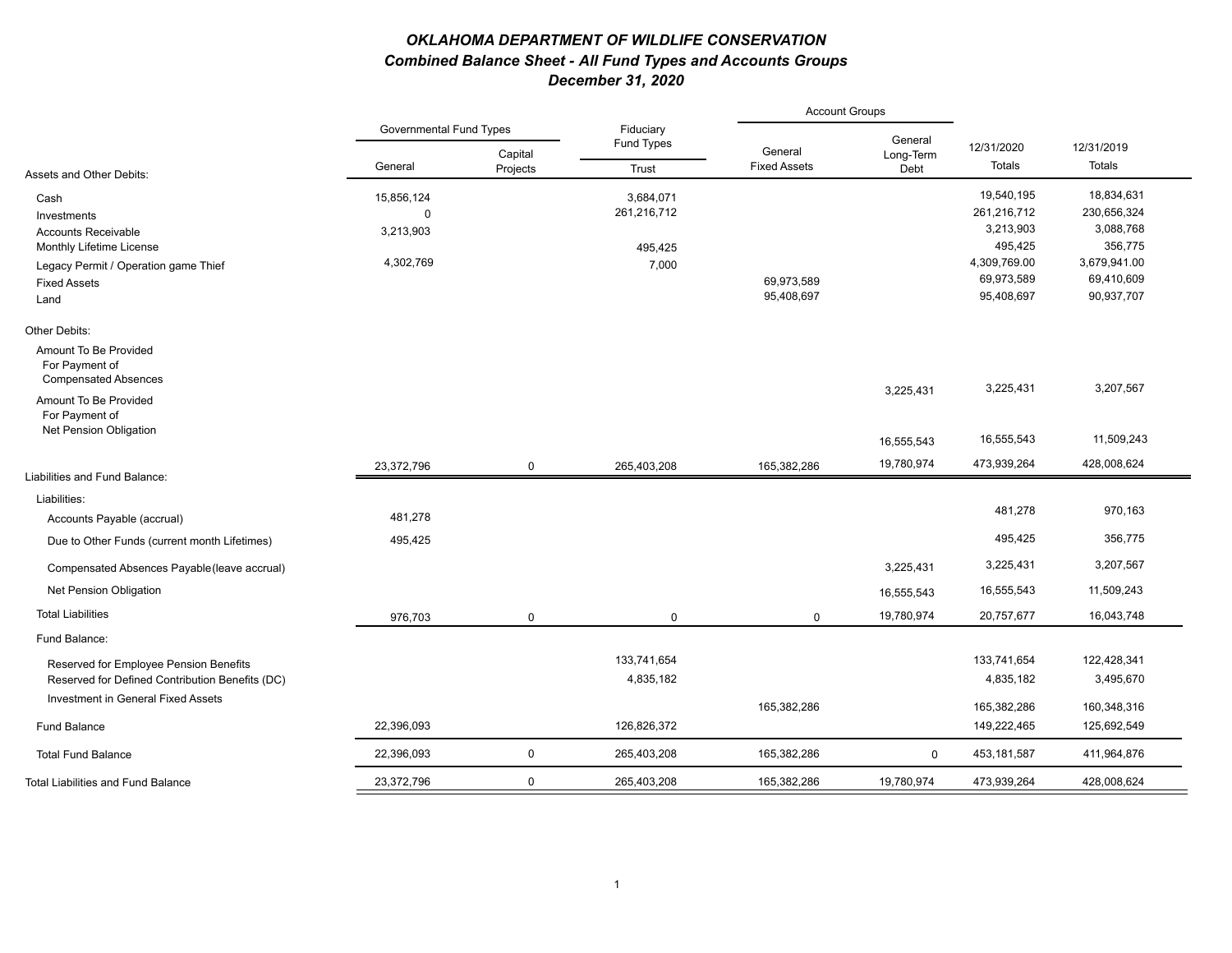#### *OKLAHOMA DEPARTMENT OF WILDLIFE CONSERVATION Trust Funds*

#### *Combining Balance Sheets December 31, 2020*

|                                                               | Expendable<br>Trust | Nonexpendable<br>Trust | Pension<br>Trust | DC<br>Trust | 12/31/2020<br>Totals | 12/31/2019<br>Totals |  |
|---------------------------------------------------------------|---------------------|------------------------|------------------|-------------|----------------------|----------------------|--|
| Assets:                                                       |                     |                        |                  |             |                      |                      |  |
| Cash (Wildlife Heritage)                                      | 354,248             | 3,329,823              |                  |             | 3,684,071            | 3,383,302            |  |
| Investments                                                   | 31,578,736          | 91,061,140             | 133,741,654      | 4,835,182   | 261,216,712          | 234, 151, 994        |  |
| Due From Other Funds                                          |                     | 495,425                |                  |             | 495,425              | 356,775              |  |
| Restricted Assets (OP. Game Thief)                            |                     | 7,000                  |                  |             | 7,000                | 7,000                |  |
|                                                               | 31,932,984          | 94,893,388             | 133,741,654      | 4,835,182   | 265,403,208          | 237,899,071          |  |
|                                                               |                     |                        |                  |             |                      |                      |  |
|                                                               |                     |                        |                  |             |                      |                      |  |
| Fund Balance:                                                 |                     |                        |                  |             |                      |                      |  |
| Fund Balance Reserved for<br><b>Employee Pension Benefits</b> |                     |                        | 133 741 654      | 1835182     | 138 576 836          | 125 024 011          |  |

| Employee Pension Benefits |            |            | 133.741.654 | 4.835.182 | 138.576.836 | 125.924.011 |
|---------------------------|------------|------------|-------------|-----------|-------------|-------------|
| Fund Balance              | 31.932.984 | 94.893.388 |             |           | 126.826.372 | 111.975.060 |
|                           |            |            |             |           |             |             |
|                           |            |            |             |           |             |             |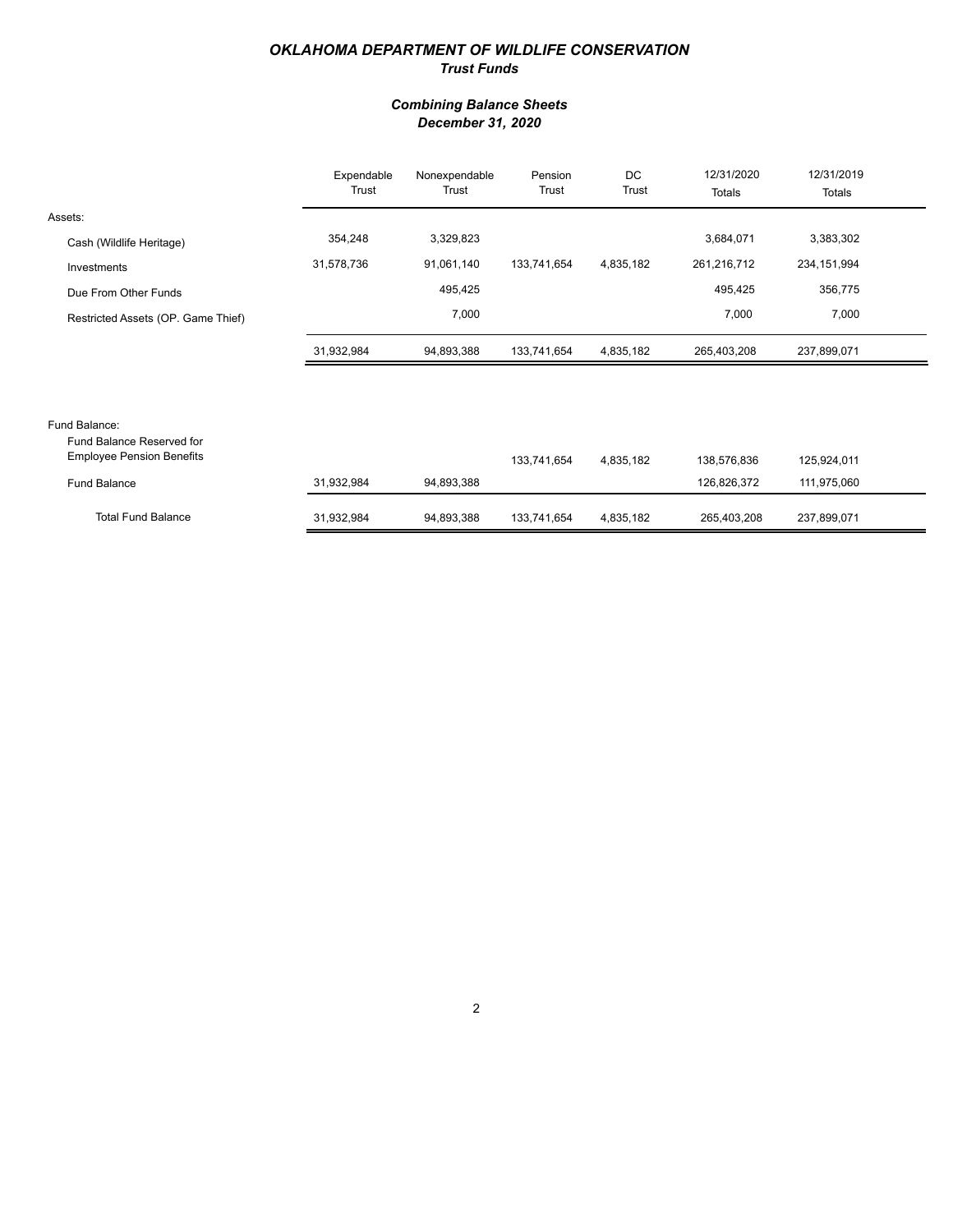#### *OKLAHOMA DEPARTMENT OF WILDLIFE CONSERVATION Combined Statement of Revenues, Expenditures, and Changes in Fund Balances All Governmental Fund Types and Expendable Trust Fund For the Period July 1, 2020 Through December 31, 2020*

|                                                                                          | <b>Governmental Fund Types</b> |                     | Fiduciary<br>Fund Type |                      |                      |                            |
|------------------------------------------------------------------------------------------|--------------------------------|---------------------|------------------------|----------------------|----------------------|----------------------------|
|                                                                                          | General                        | Capital<br>Projects | Expendable<br>Trust    | 12/31/2020<br>Totals | 12/31/2019<br>Totals | Percent of<br>Inc. or Dec. |
| Revenues:                                                                                |                                |                     |                        |                      |                      |                            |
| Licenses (without Lifetimes)                                                             | 12,431,271                     |                     |                        | 12,431,271           | 10,274,025           | 21.00%                     |
| <b>Other Wildlife Sales</b>                                                              | 1,509,007                      |                     |                        | 1,509,007            | 1,641,458            | $-8.07%$                   |
| Agriculture and Oil Lease                                                                | 431,816                        |                     |                        | 431,816              | 559,724              | $-22.85%$                  |
| <b>Grant Revenue</b>                                                                     | 12,090,492                     |                     |                        | 12,090,492           | 14,209,664           | $-14.91%$                  |
| Investment Income                                                                        | 147,618                        |                     | 34,652                 | 182,270              | 247,731              | $-26.42%$                  |
| Miscellaneous                                                                            | 2,240,072                      |                     |                        | 2,240,072            | 461,410              | 385.48%                    |
| <b>Total Revenues</b>                                                                    | 28,850,276                     | $\pmb{0}$           | 34,652                 | 28,884,928           | 27,394,012           | 5.44%                      |
| Expenditures:                                                                            |                                |                     |                        |                      |                      |                            |
| Administration                                                                           | 3,359,646                      |                     |                        | 3,359,646            | 3,557,581            | $-5.56%$                   |
| Wildlife                                                                                 | 6,991,572                      |                     |                        | 6,991,572            | 6,621,180            | 5.59%                      |
| Fish                                                                                     | 5,067,394                      |                     |                        | 5,067,394            | 5,081,290            | $-0.27%$                   |
| Law Enforcement                                                                          | 5,681,984                      |                     |                        | 5,681,984            | 6,374,281            | $-10.86%$                  |
| Information and Education                                                                | 1,469,593                      |                     |                        | 1,469,593            | 1,613,682            | $-8.93%$                   |
| Capital Improvements                                                                     | 5,154,429                      |                     |                        | 5,154,429            | 6,959,600            | $-25.94%$                  |
| <b>Land Acquisitions</b>                                                                 |                                |                     |                        |                      | 1,065,241            | $-100.00\%$                |
|                                                                                          |                                |                     |                        |                      |                      |                            |
| <b>Total Expenditures</b>                                                                | 27,724,618                     | $\pmb{0}$           |                        | 27,724,618           | 31,272,855           | $-11.35%$                  |
| Excess(deficiency) of Revenues<br>Over (Under) Expenditures                              | 1,125,658                      | $\mathbf 0$         | 34,652                 | 1,160,310            | (3,878,843)          | -129.91%                   |
| Other Financing Sources(uses):                                                           |                                |                     |                        |                      |                      |                            |
| Sale of General Fixed Assets                                                             | 2,178,565                      |                     |                        | 2,178,565            | 281,955              | 672.66%                    |
| Operating Transfers In                                                                   | 94,558                         | $\pmb{0}$           | 15,683,920             | 15,778,478           | 11,162,078           | 41.36%                     |
| <b>Operating Transfers Out</b>                                                           | $\mathbf 0$                    |                     | (94, 558)              | (94, 558)            | (5,657,415)          | $-98.33%$                  |
| Operating Transfers Out (215)                                                            |                                |                     | $\Omega$               | $\mathbf 0$          | $\Omega$             | 0.00                       |
| Total Other Financing Sources (uses)                                                     | 2,273,123                      | $\mathbf 0$         | 15,589,362             | 17,862,485           | 5,786,618            | 208.69%                    |
| Excess of revenues & other financing sources<br>over expenditures & other financing uses | 3,398,781                      | 0                   | 15,624,014             | 19,022,795           | 1,907,775            | 897.12%                    |
| Fund Balances, Beginning of Year:                                                        | 18,997,312                     | 0                   | 16,308,970             | 35,306,282           | 35,919,682           | $-1.71%$                   |
| Fund Balances December 31, 2020:                                                         | 22,396,093                     | $\mathsf{O}$        | 31,932,984             | 54,329,077           | 37,827,457           | 43.62%                     |
|                                                                                          |                                |                     |                        |                      |                      |                            |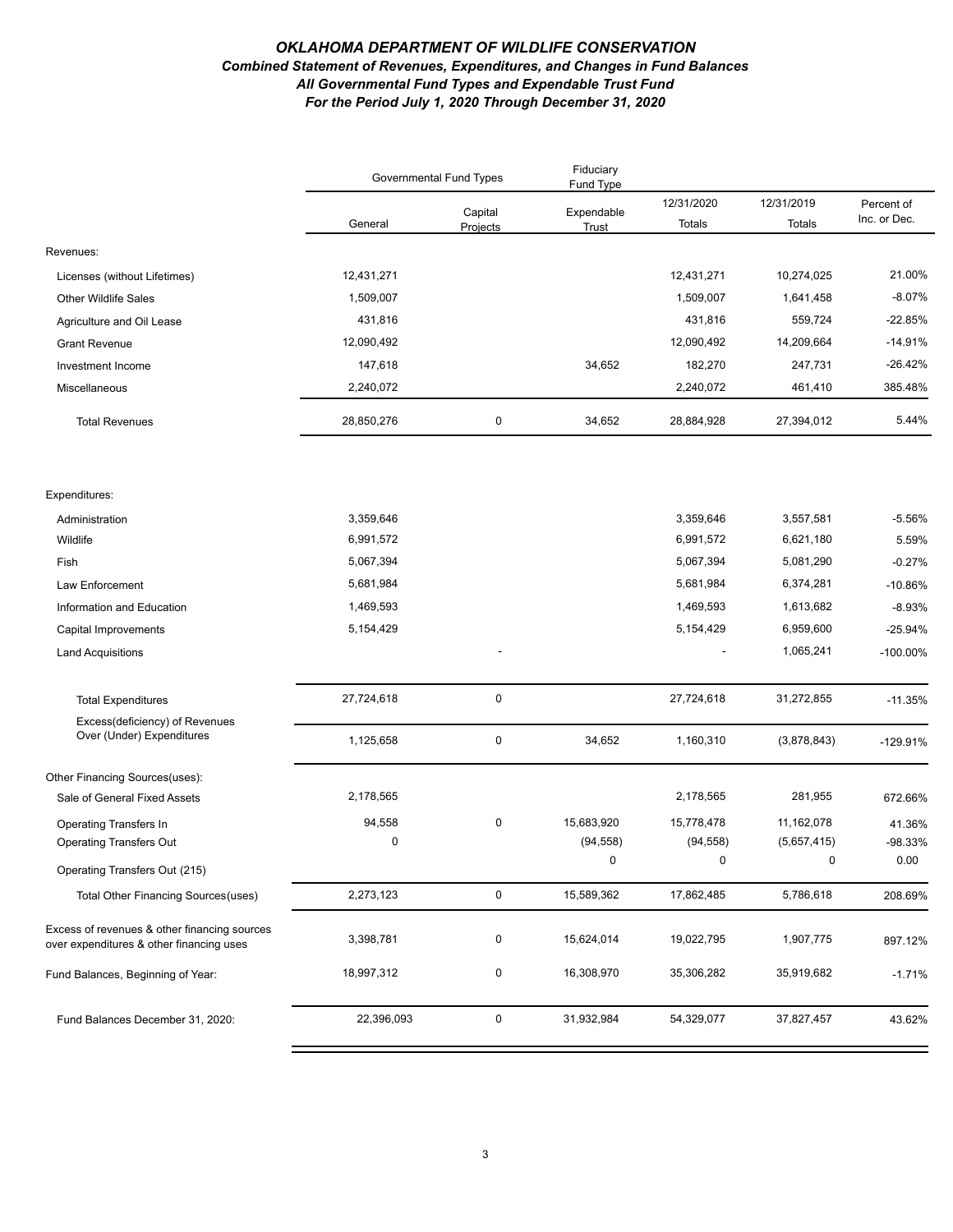#### *OKLAHOMA DEPARTMENT OF WILDLIFE CONSERVATION Combined Statement of Revenues, Expenditures, and Changes in Fund Balances Trust Funds For the Period July 1, 2020 Through December 31, 2020*

|                                         |                        | <b>Fiduciary Fund Types</b> |             |                             |                             |  |
|-----------------------------------------|------------------------|-----------------------------|-------------|-----------------------------|-----------------------------|--|
|                                         | Nonexpendable<br>Trust | Pension<br>Trust            | DC<br>Trust | 12/31/2020<br><b>Totals</b> | 12/31/2019<br><b>Totals</b> |  |
| <b>Operating Revenues:</b>              |                        |                             |             |                             |                             |  |
| Licenses (Lifetime)                     | 1,858,050              |                             |             | 1,858,050                   | 1,352,525                   |  |
| Other Sales (Senior Citizen Licenses)   | 84,565                 |                             |             | 84,565                      | 58,015                      |  |
| Interest and Investment Income          | $\pmb{0}$              | 16,787,371                  | 801,710     | 17,589,081                  | 7,101,703                   |  |
| <b>Employer Contributions</b>           |                        | 2,472,744                   | 230,950     | 2,703,694                   | 1,724,403                   |  |
| <b>Employee Contributions</b>           |                        | 282,317                     | 165,800     | 448,117                     | 445,219                     |  |
| <b>Total Operating Revenues</b>         | 1,942,615              | 19,542,432                  | 1,198,460   | 22,683,507                  | 10,681,865                  |  |
| <b>Operating Expenses:</b>              |                        |                             |             |                             |                             |  |
| Administration                          |                        | 119,363                     | 2,688       | 122,051                     | 139,457                     |  |
| <b>Benefits and Participant Refunds</b> | $\mathbf 0$            | 4,153,397                   | 63,399      | 4,216,796                   | 3,954,509                   |  |
| <b>Total Operating Expenses</b>         | $\mathsf 0$            | 4,272,760                   | 66,087      | 4,338,847                   | 4,093,966                   |  |
| Operating Income                        | 1,942,615              | 15,269,672                  | 1,132,373   | 18,344,660                  | 6,587,899                   |  |
| Nonoperating Expenses:                  |                        |                             |             |                             |                             |  |
| <b>Transfers Out</b>                    | $\mathbf 0$            | 0                           | 0           | 0                           | 0                           |  |
| <b>Total Nonoperating Expenses</b>      | $\mathsf 0$            | $\mathbf 0$                 | 0           | 0                           | 0                           |  |
| Net Income                              | 1,942,615              | 15,269,672                  | 1,132,373   | 18,344,660                  | 6,587,899                   |  |
| Fund Balances, Beginning                | 92,950,773             | 118,471,982                 | 3,702,809   | 215, 125, 564               | 210,874,145                 |  |
|                                         |                        |                             |             |                             |                             |  |
| Fund Balances, December 31, 2020        | 94,893,388             | 133,741,654                 | 4,835,182   | 233,470,224                 | 217,462,044                 |  |

4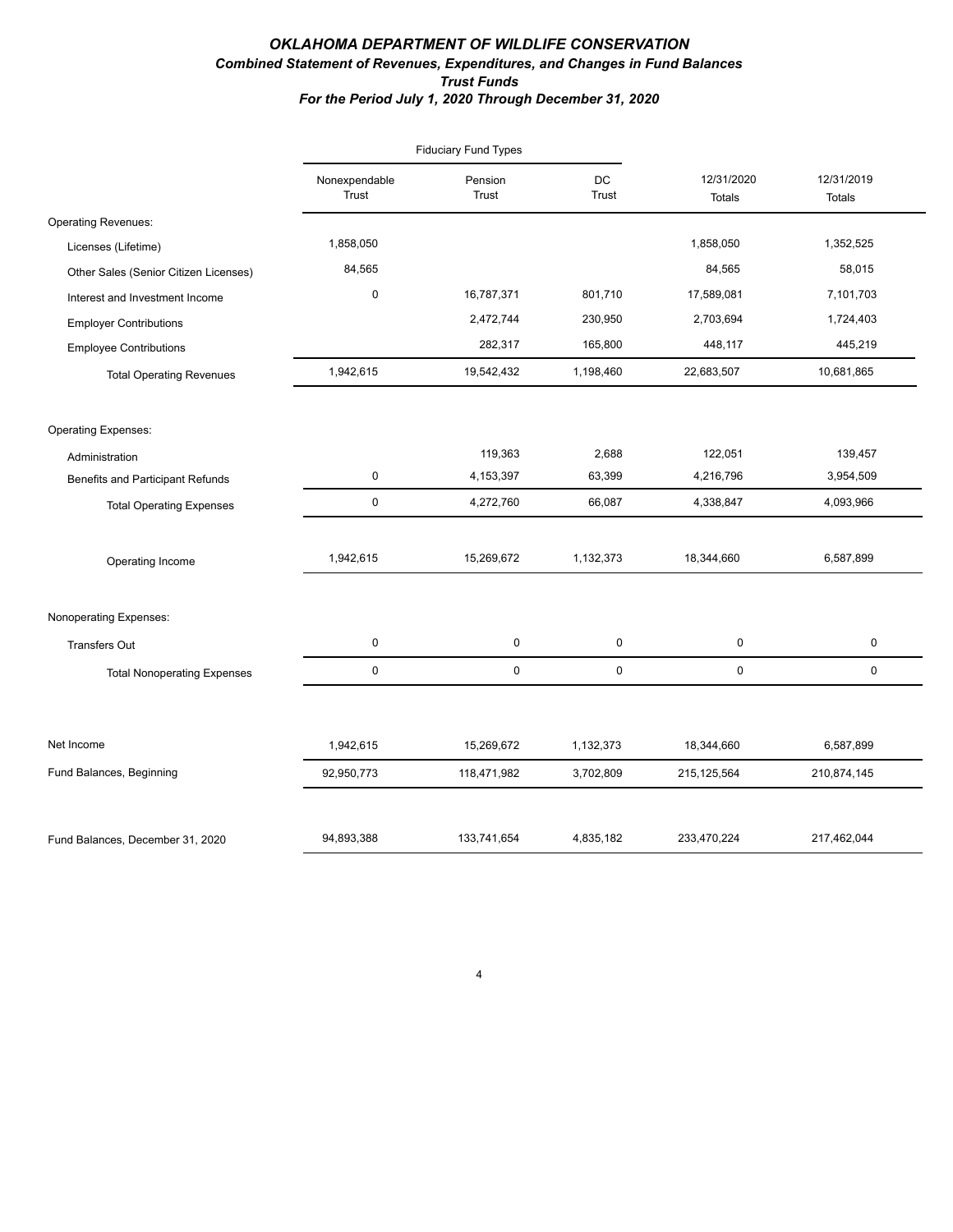

# **Wildlife Contributions Report**

# **December 2020**

| Order ID | <b>Order Date</b>  | <b>Total Payment</b> | Name Of Individual Or Business | <b>Description Of Contribution</b>   |
|----------|--------------------|----------------------|--------------------------------|--------------------------------------|
|          |                    | <b>Amount</b>        |                                |                                      |
| 20217658 | 12/29/2020 3:59 PM | \$50.00              | Merritt Public Schools         | In Memory of Jake Briggs             |
| 20217655 | 12/29/2020 3:57 PM | \$50.00              | James or Erin Gibbins          | In Memory of Jake Briggs             |
| 20017007 | 12/9/2020 3:50 PM  | \$50.00              | <b>Bud &amp; Pat Millard</b>   | In Memory of Ronnie Gunn             |
| 20017000 | 12/9/2020 3:45 PM  | \$30.00              | Anna Grady                     | In Memory of Jake Briggs             |
| 20003650 | 12/2/2020 2:17 PM  | \$100.00             | First Presbyterian             | In Memory of Jake Briggs             |
| 20003649 | 12/2/2020 2:15 PM  | \$1,200.00           | 89er Chapter Trout Unlimited   | Fish Division/Dolese Youth Park Pond |
| 20003645 | 12/2/2020 2:11 PM  | \$1,500.00           | Oklahoma Striper Association   | <b>Fish Division</b>                 |
|          | <b>Total</b>       | \$2,980.00           |                                |                                      |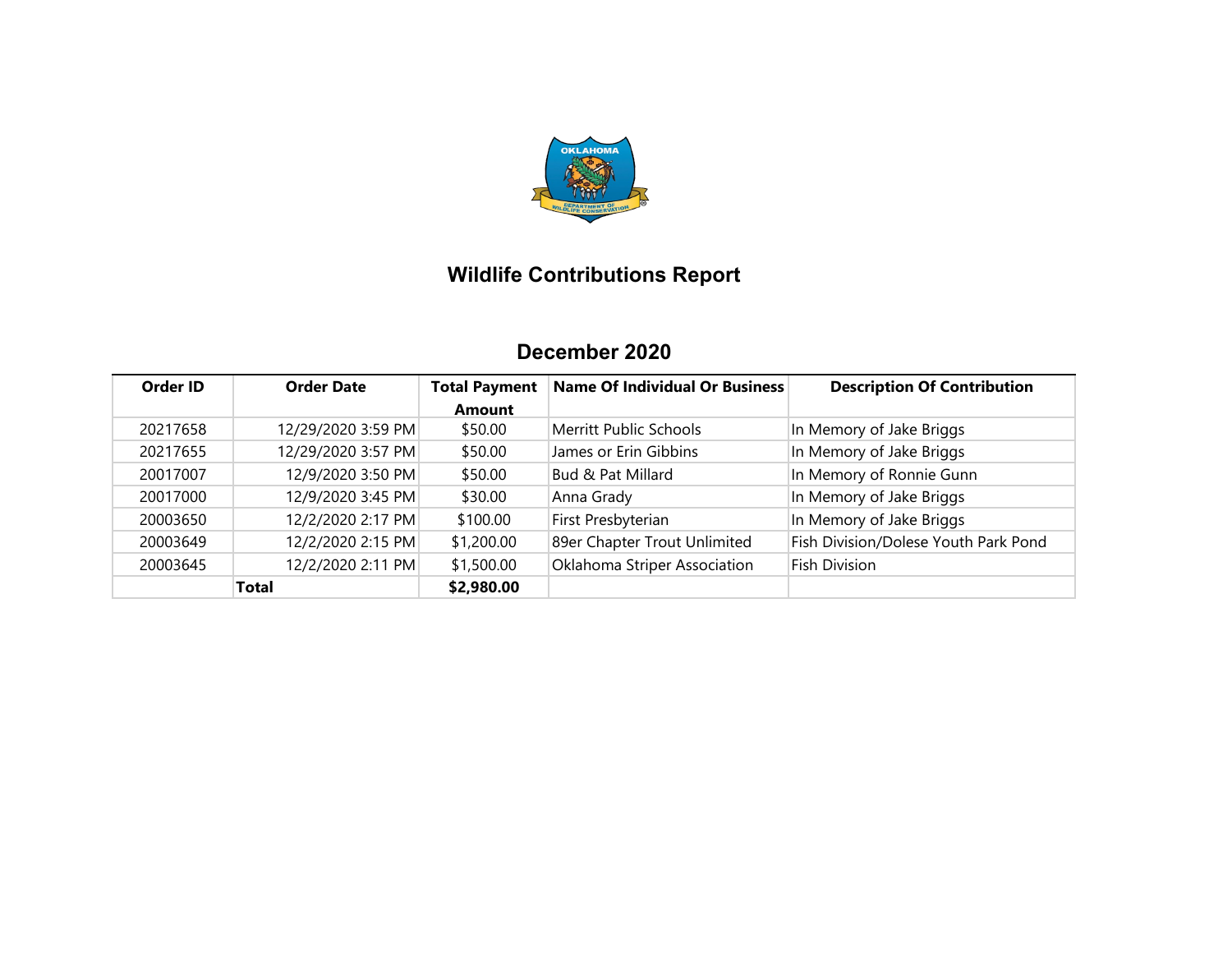WILDLIFE CONSERVATION COMMISSION J. KEVIN STITT, GOVERNOR OKLAHOMA J.D. STRONG, DIRECTOR Bruce Mabrey Bill Brewster CHAIRMAN **MEMBER** D. Chad Dillingham Robert S. Hughes II VICE CHAIRMAN MEMBER Leigh Gaddis Rick Holder SECRETARY MEMBER **DEPARTMENT OF WILDLIFE CONSERVATION**James V. Barwick John P. Zelbst P.O. Box 53465 Oklahoma City, OK 73152 (405) 521-3851 MEMBER

### **MEMORANDUM**

**DATE:** January 20, 2021 **TO:** OK Department of Wildlife Commission and Staff **FROM:** Brittnee Preston **RE:** Report on December and January Federal and Congressional Issues for February Commission Meeting

#### **Election and Transition:**

- $>$  The 117<sup>th</sup> Congress convened on January 3<sup>rd</sup> and Nancy Pelosi was re-elected as Speaker of the House.
- On January  $5<sup>th</sup>$ , the final two Senate races in Georgia were decided. The Democrat candidates won in both races, which effectively tied the Senate and setting up Vice-President Kamala Harris as the tie-breaker. This gives the Democrats a 51-50 majority over the Republicans giving them the majority in the Senate.
- $>$  On January  $6<sup>th</sup>$ , the House and Senate convened to certify the election results with Vice-President Pence presiding over the Senate. Within a short amount of time, the day the Capitol building, our very symbol of freedom and democracy, was overtaken, damaged and disrespected. The Vice-President and members of Congress were whisked away through tunnels in the Capitol to safer places where they sheltered in place for hours as the Capitol was under attack. While we all mourn for the lives lost and pray for those injured, thankfully our democracy still stands and Congress was able to stand back up and continue on with their constitutional duties to serve the people of the United States that very evening. Ultimately, the House and Senate voted to certify Joe Biden as President-elect in the early morning hours of January 7th and both chambers recessed for the remainder of the week.
- > In the wake of the riots on Capitol Hill, two Cabinet secretaries, Elaine Chao, Secretary of Transportation and Betsy DeVos, Secretary of Education, resigned their posts. Other Cabinet Secretaries began debating whether they would invoking the 25th amendment but ultimately, under the leadership of Vice President Pence that effort did not move forward.
- > Instead, the House passed H. Res. 21, which urged Vice President Pence to invoke the 25th Amendment of the Constitution to immediately remove President Trump from office. The Vice President did not do this within the House's timeframe, so the House decided to move forward with the impeachment process. The impeachment resolution charged President Trump for high crimes and misdemeanors for inciting an insurrection against the U.S. government. On January 13th, President Trump was impeached by a vote of 232-197 making him the first President in history to be impeached twice.

### **State of Play:**

President –

- > Largely, President Trump has been quiet since the beginning of January only putting forward some budget recissions, final Executive Orders and last-minute pardons.
- > Here is a list of President-elect Biden's Cabinet and Administration heads and nominees announced so far:
	- o Secretary of State Antony Blinken
	- o Treasury Secretary Janet Yellen
	- o Attorney General Merrick Garland
	- o Homeland Security Secretary Alejandro Mayor
	- o Health and Human Services Secretary Xavier Becerra
	- o Secretary of Defense Gen. Lloyd Austin
	- o Secretary of Veterans Affairs Denis McDonough

We manage and protect fish and wildlife, along with their habitats, while also growing our community of hunters and anglers, partnering with those who love the outdoors, and fostering stewardship with those who care for the land.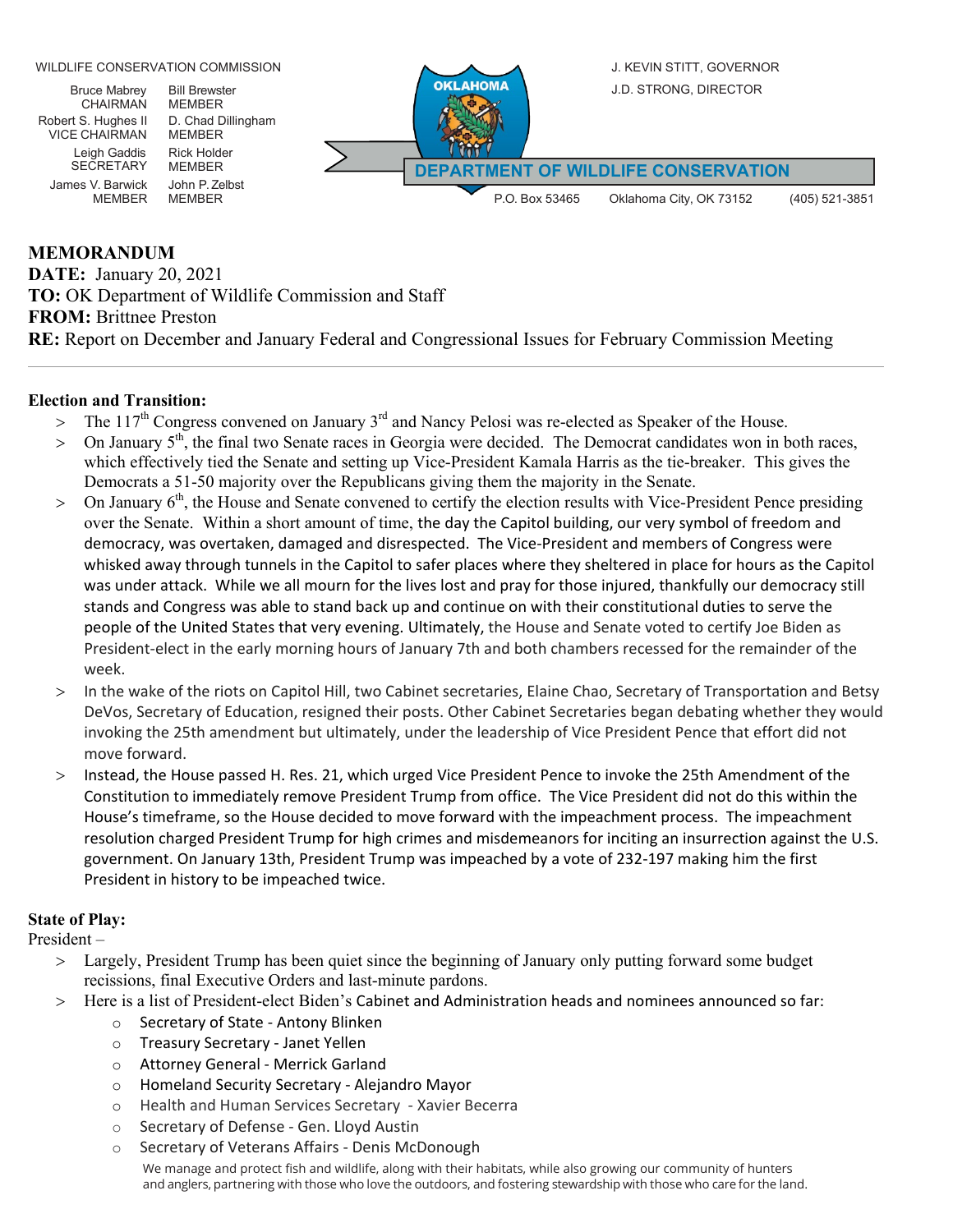- o Secretary of Transportation Pete Buttigeg
- o Secretary of Energy former Michigan Gov. Jennifer Granholm
- o Secretary of Interior Rep. Debbie Haaland
- o Secretary of Education Connecticut schools chief Miguel Cardon
- o Secretary of Labor Boston Mayor Marty Walsh
- o Secretary of Commerce Rhode Island Gov. Gina Raimondo
- o Office of Management and Budget Director Neera Tanden
- o EPA Administrator Michael Regan
- o Director of the CDC Rochelle Walensky
- o Surgeon General Vivek Murphy
- o Chief Medical Advisor Anthony Fauci
- o Director of National Intelligence Avril Haines
- o UN Ambassador Linda Thomas-Greenfield
- o Chair of Council of Economic Advisers Cecilia Rouse
- o Special Envoy for Climate John Kerry
- o Domestic Climate Policy Chief Gina McCarthy (Former EPA Administrator)

#### **Congress:**

- > Omnibus Appropriations & COVID-19 Stimulus
	- o President Trump issued a list of budget recissions after the Omnibus bill's passage just before Christmas. This included \$24.7 billion in programmatic budget freezes to 73 cutbacks. This move places a temporary hold on the funds at least until Biden's budget team gets situated.

#### **Agencies:**

- > Environmental Protection Agency (EPA)
- > U.S. Fish and Wildlife Services (USFWS)
	- The USFWS [issued a final M](https://www.federalregister.gov/documents/2021/01/07/2021-00054/regulations-governing-take-of-migratory-birds?utm_campaign=subscription+mailing+list&utm_source=federalregister.gov&utm_medium=email)igratory Bird Protection Act rule [Record of Decision](https://www.fws.gov/regulations/mbta/sites/default/files/2021-01/FWS_MBTA_Rule_Record_of_Decision_31Dec2020.pdf) on Regulations Governing Take of Migratory Birds. The rule "determined that the MBTA's prohibitions on pursuing, hunting, taking, capturing, killing, or attempting to do the same, apply only to actions directed at migratory birds, their nests, or their eggs."
	- o The USFW[S established](https://www.federalregister.gov/documents/2020/12/29/2020-28742/migratory-bird-permits-management-of-conflicts-associated-with-double-crested-cormorants?utm_campaign=subscription%20mailing%20list&utm_source=federalregister.gov&utm_medium=email) a new permit for State and federally recognized Tribal fish and wildlife agencies for the management of double-crested cormorants.
	- o USFWS [announced](https://www.grants.gov/web/grants/view-opportunity.html?oppId=330719) a grant opportunity through their Outreach Assessment for Science and Technology and other Research and Development. The USFWS will not be substantially involved in projects under this funding opportunity. However, the USFWS and ANS Task Force will assist the awardee, as able and appropriate, by providing information that may assist the assessment (e.g., existing outreach materials and logo, lists of partners). Applications are due by February 22, 2020.
	- The USFWS announced the FY21 Cooperative Endangered Species Conservation Fund: Habitat [Conservation Plan Land Acquisition Grants a](https://www.grants.gov/web/grants/view-opportunity.html?oppId=330780)nd the [Cooperative Endangered Species Conservation Fund:](https://www.grants.gov/web/grants/view-opportunity.html?oppId=330803)  [Recovery Land Acquisition Grants.](https://www.grants.gov/web/grants/view-opportunity.html?oppId=330803) Only State agencies that have entered into a Cooperative Agreement pursuant to Section 6(c) of the ESA and have provided the information necessary for the annual renewal (reconfirmation) of their Cooperative Agreement are eligible to apply for funding. Applications are due by April 9, 2021.
	- o The USFW[S announced](https://www.grants.gov/web/grants/view-opportunity.html?oppId=330804) a grant opportunity for the FY21 under the Webless Migratory Gamebird Program. The description of this opportunity states, "The primary purpose of the Webless Migratory Gamebird Program (WMGBP) is to support activities that will improve management of the 16 species of migratory shore and upland game birds (MSUGBs) in North America. The Migratory Shore and Upland Game Bird Support Task Force, organized through the Association of Fish and Wildlife Agencies, developed a set of priority information needs by convening a series of workshops. Priorities identified at the workshops should be used to guide proposal development and will be used by the review committee to select projects that address these priority information needs. The USFWS administers financial assistance awards (grants and cooperative agreements), purchase orders, and contracts on a competitive basis for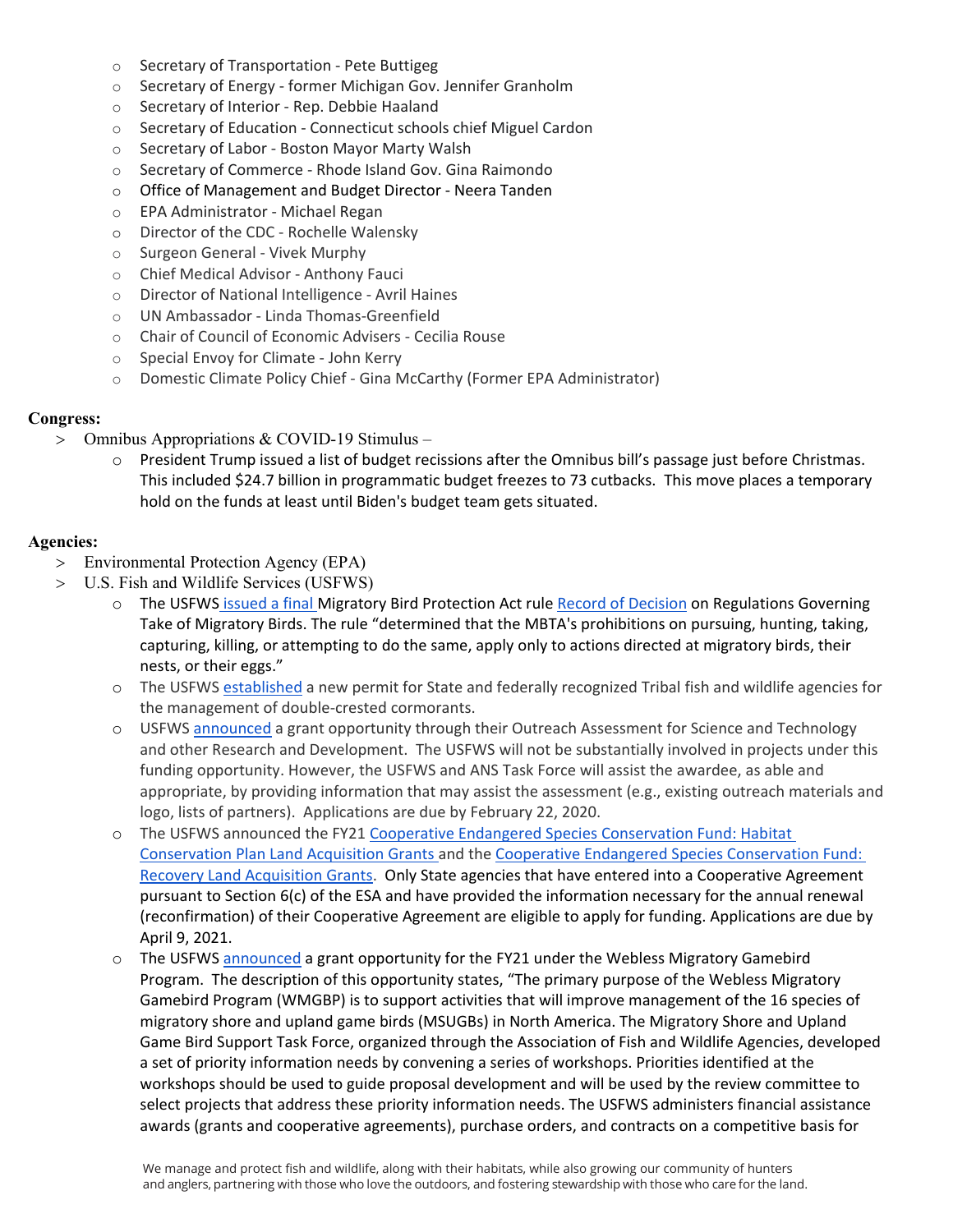projects and studies that advance the general scientific community's understanding of MSUGB ecology and management and is seeking proposals from interested parties."

- $\circ$  The USFW[S announced](https://www.federalregister.gov/documents/2021/01/13/2020-28192/endangered-and-threatened-wildlife-and-plants-removal-of-the-interior-least-tern-from-the-federal?utm_source=federalregister.gov&utm_medium=email&utm_campaign=subscription+mailing+list) a final rule on the Least Turn, removing the inland population of the least tern from the Federal List of Endangered and Threatened Wildlife due to recovery.
- o The USFW[S announced](https://www.grants.gov/web/grants/view-opportunity.html?oppId=330888) a grant opportunity for common loon restoration projects. The description of the grant states, "Funds for this award were derived from a natural resource damages settlement with Bouchard Transportation Co., Inc; to compensate for common loon injured by the Bouchard Barge 120 Oil Spill in Buzzards Bay, Massachusetts and Rhode Island. The Natural Resource Trustees (U.S. Fish and Wildlife Service, National Oceanic and Atmospheric Administration, Commonwealth of Massachusetts, and State of Rhode Island) prepared a publicly reviewed Final Restoration Plan for Common Loon and Other Birds (Restoration Plan) that identified the Trustees approach for restoration (http://www.fws.gov/newengland). As authorized in the Restoration Plan, the Trustees approved the use of \$3,685,500 for a competitive grant to restore common loon through the use of management techniques, including artificial nest sites, signage and wardening, protection of breeding habitat, and through rescue and rehabilitation of stranded individuals and decreasing exposure to lead fishing tackle."

Coming up...

- > President Biden to begin implementing his agenda.
- > The Democrats assume majority of the Senate
- > Appropriations season for fiscal year 2022 begins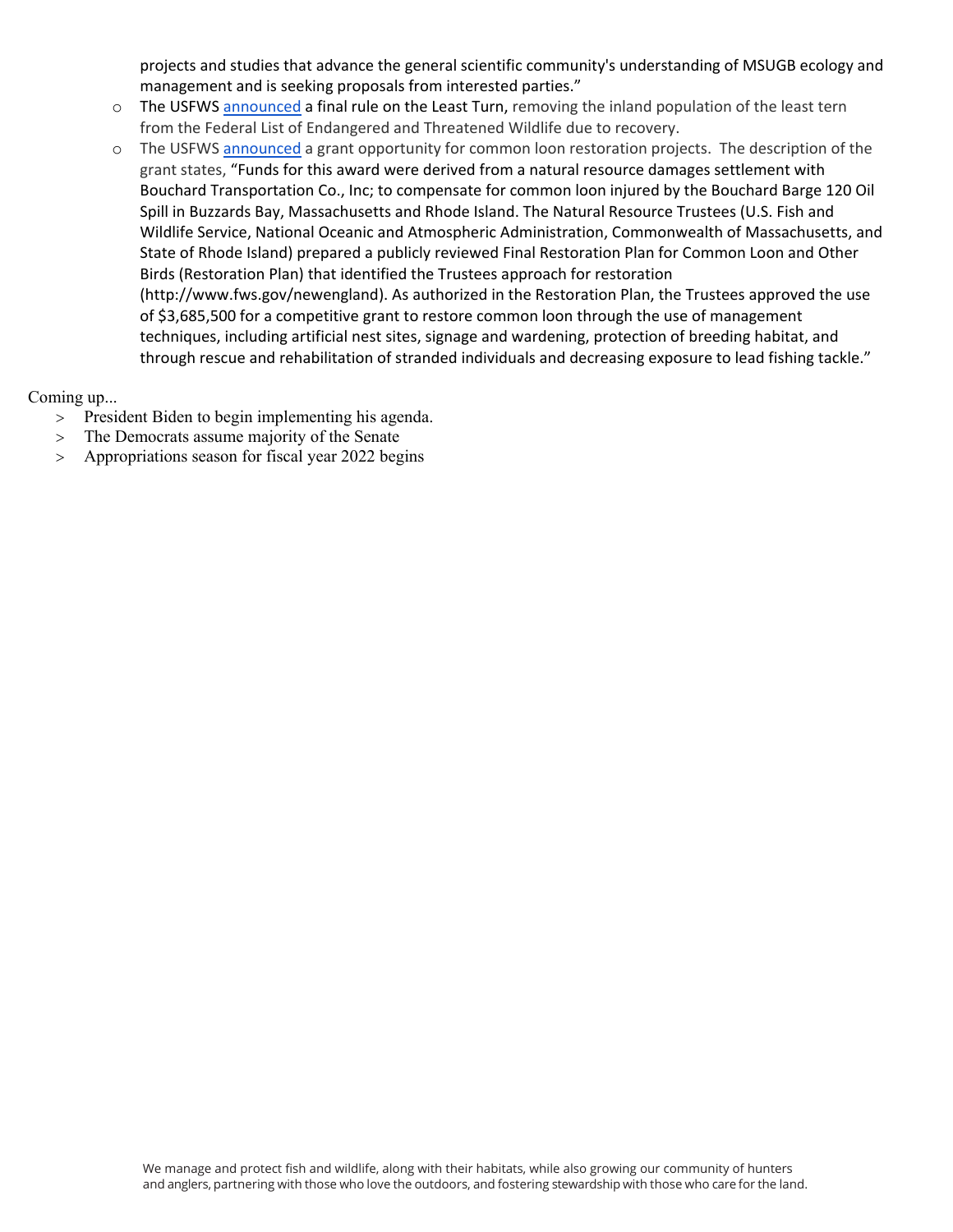# **OKLAHOMA DEPARTMENT OF WILDLIFE CONSERVATION J.D. Strong, Director**

# **Personnel Actions December 2020**

### **New Hires**

James R. Morel – Wildlife Biologist, Waterfowl & Migratory Birds, 12/1/2020

Michael S. Williams – Fish Technician, SE Region/Higgins, 12/1/2020

Kyle Troxell – Fish Technician, Blue River PHFA, 12/14/2020

## **Promotions**

Matt Mattioda – Wildlife Biologist to SR Wildlife Biologist, Central Region, 12/1/2020

Eric Suttles – Wildlife Senior Biologist to Wildlife Regional Supervisor, SE, 12/1/2020

# **Transfers**

**Resignations/Terminations**

### **Retirements**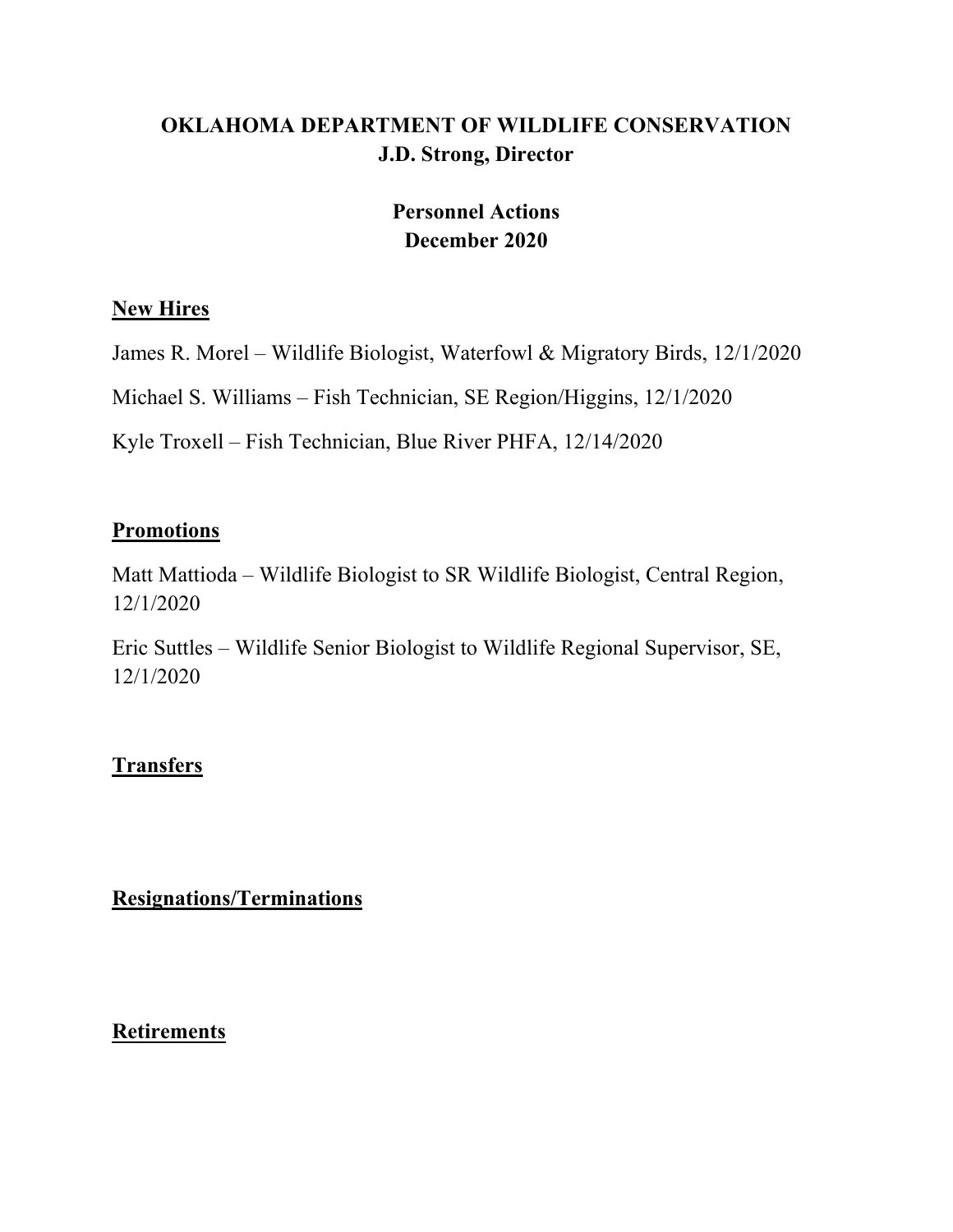# **OKLAHOMA DEPARTMENT OF WILDLIFE CONSERVATION J.D. Strong, Director**

# **Personnel Actions January 2021**

### **New Hires**

### **Promotions**

Austin Griffin – Fish Technician at OFRL to Fish Biologist at OFRL, 1/15/2021

## **Transfers**

Josey Branch – Warden, Muskogee County to Warden, Tulsa County, 1/1/2021

Zack Smith – Wildlife Technician, Cross Timbers WMA to Wildlife Technician, Kaw WMA, 1/1/2021

## **Resignations/Terminations**

**Retirements**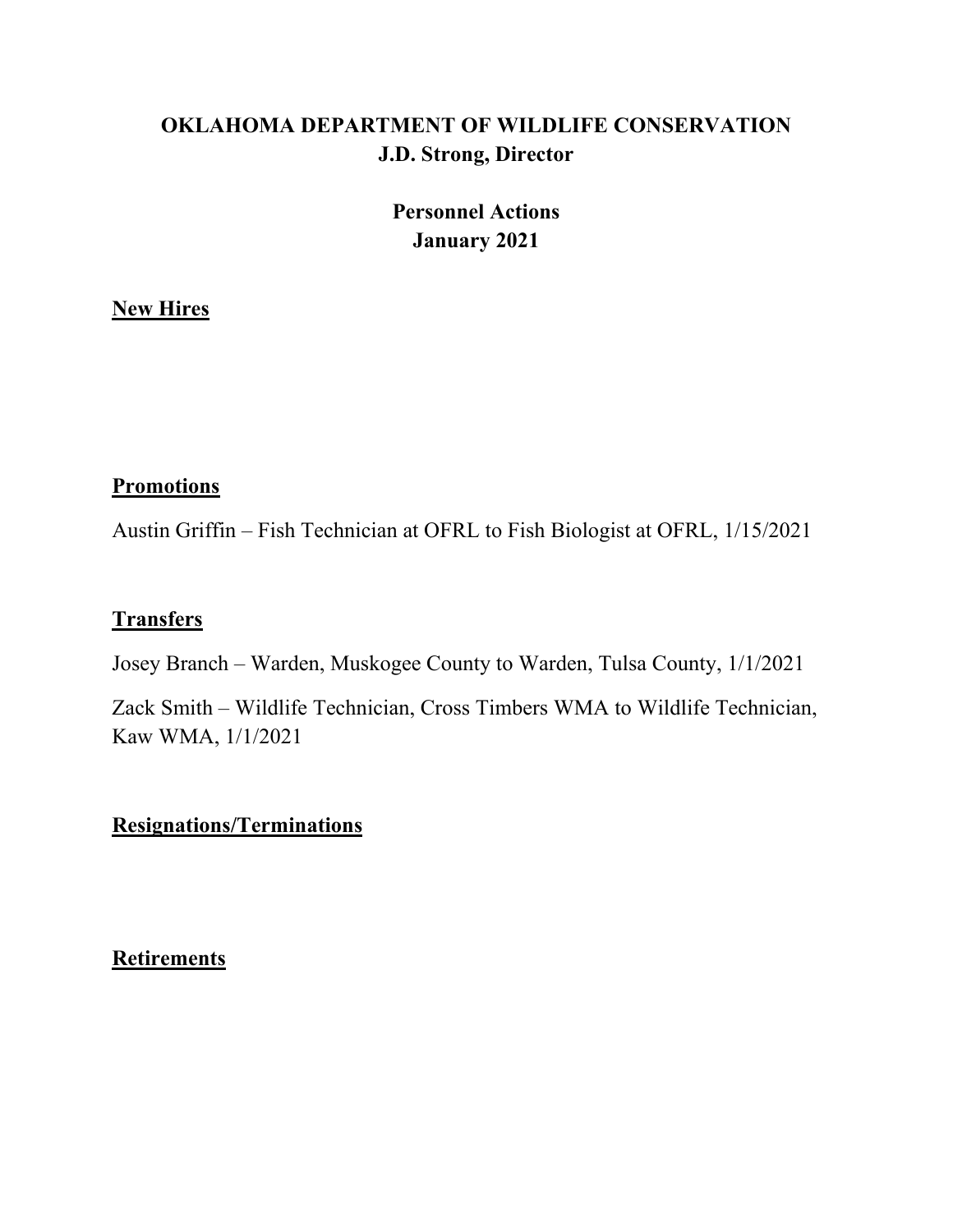| <b>OKLAHOMA</b><br><b>WILDLIFE BILLS</b><br>01-23-2021 - 19:38:53 |                                                                                                                                                                   |                 |                                            |                                                                                                                     |            |  |
|-------------------------------------------------------------------|-------------------------------------------------------------------------------------------------------------------------------------------------------------------|-----------------|--------------------------------------------|---------------------------------------------------------------------------------------------------------------------|------------|--|
|                                                                   | Referred to Committee<br>Reported from Committee<br>Passed 1st Chamber<br>Referred to Committee<br>Reported from Committee<br>Passed 2nd Chamber<br>Signed/Vetoed |                 |                                            |                                                                                                                     |            |  |
|                                                                   |                                                                                                                                                                   | Select All      | Deselect All                               |                                                                                                                     |            |  |
|                                                                   |                                                                                                                                                                   |                 |                                            |                                                                                                                     |            |  |
| HB 1112                                                           | Talley, John(R)                                                                                                                                                   |                 | with the Wildlife Conservation Commission. | Removes provisions governing the hunting of furbearing<br>animals and places rulemaking authority over such hunting |            |  |
|                                                                   | <b>Specific Remarks:</b>                                                                                                                                          |                 | ODWC and constituent requested bill.       |                                                                                                                     |            |  |
|                                                                   | <b>Last Action:</b>                                                                                                                                               | 1-15-21 H Filed |                                            |                                                                                                                     |            |  |
|                                                                   | <b>Citations:</b>                                                                                                                                                 | 29:5-201, OS    |                                            | Amend                                                                                                               | Introduced |  |
|                                                                   |                                                                                                                                                                   | 29:5-405, OS    |                                            | Amend                                                                                                               | Introduced |  |
|                                                                   |                                                                                                                                                                   | 29:5-409, OS    |                                            | Amend                                                                                                               | Introduced |  |
|                                                                   |                                                                                                                                                                   | 29:5-501, OS    |                                            | Repeal                                                                                                              | Introduced |  |
|                                                                   |                                                                                                                                                                   | 29:5-502, OS    |                                            | Repeal                                                                                                              | Introduced |  |
| <b>HB 1531</b>                                                    | McCall, Charles(R)                                                                                                                                                |                 | Creates the Wildlife Reform Act of 2021.   |                                                                                                                     |            |  |
|                                                                   |                                                                                                                                                                   |                 |                                            |                                                                                                                     |            |  |
|                                                                   | <b>Last Action:</b>                                                                                                                                               | 1-17-21 H Filed |                                            |                                                                                                                     |            |  |
|                                                                   | <b>Citations:</b>                                                                                                                                                 | , NR            |                                            | Amend                                                                                                               | Introduced |  |
| <b>HB 1532</b>                                                    | McCall, Charles(R)                                                                                                                                                |                 | Creates the Wildlife Reform Act of 2021.   |                                                                                                                     |            |  |
|                                                                   |                                                                                                                                                                   |                 |                                            |                                                                                                                     |            |  |
|                                                                   | <b>Last Action:</b>                                                                                                                                               | 1-17-21 H Filed |                                            |                                                                                                                     |            |  |
|                                                                   | <b>Citations:</b>                                                                                                                                                 | , $NR$          |                                            | Amend                                                                                                               | Introduced |  |
|                                                                   |                                                                                                                                                                   |                 |                                            |                                                                                                                     |            |  |
| <b>HB 1533</b>                                                    | McCall, Charles(R)                                                                                                                                                |                 | Creates the Wildlife Reform Act of 2021.   |                                                                                                                     |            |  |
|                                                                   |                                                                                                                                                                   |                 |                                            |                                                                                                                     |            |  |
|                                                                   | <b>Last Action:</b>                                                                                                                                               | 1-17-21 H Filed |                                            |                                                                                                                     |            |  |
|                                                                   | <b>Citations:</b>                                                                                                                                                 | , NR            |                                            | Amend                                                                                                               | Introduced |  |

.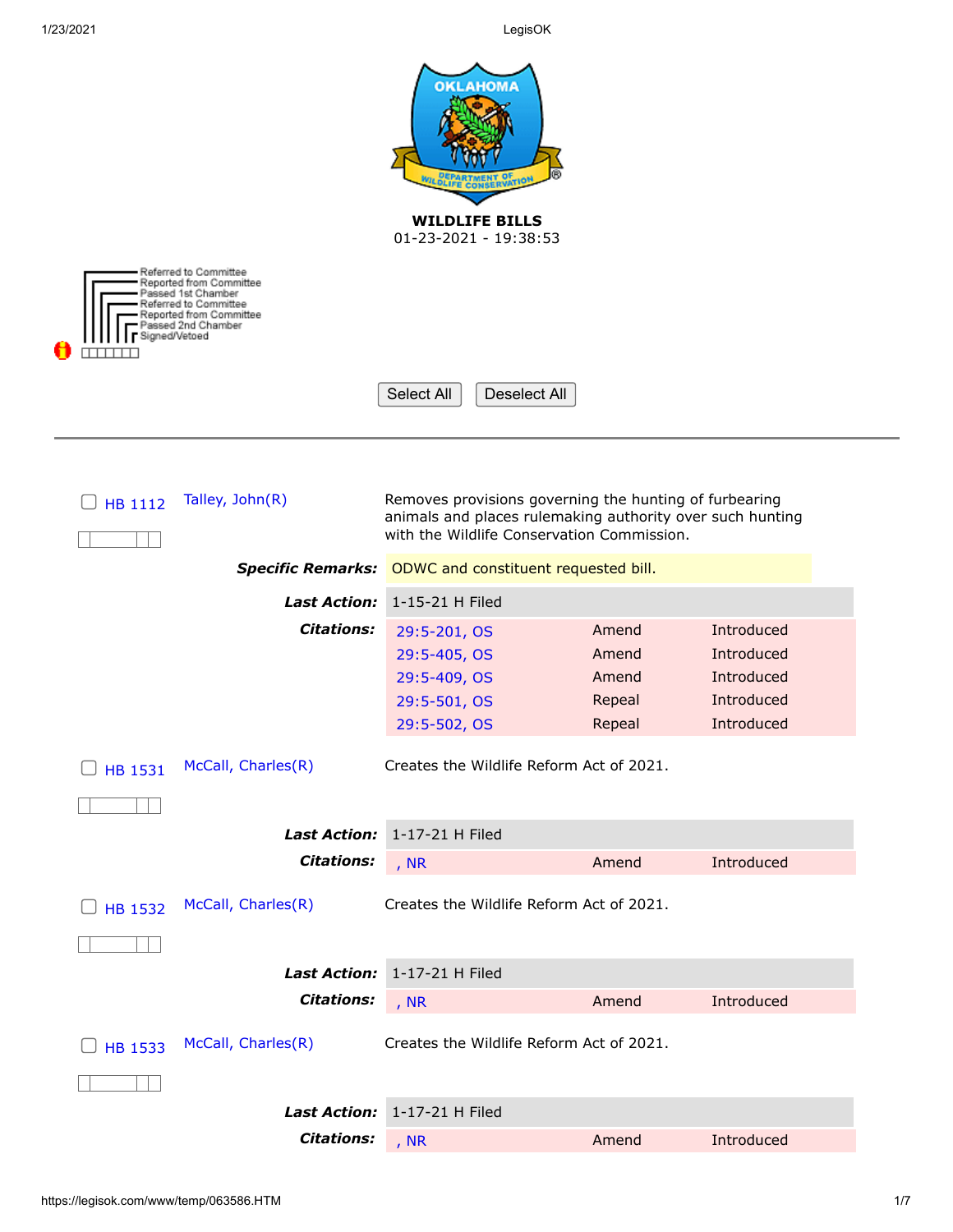| <b>HB 1534</b> | McCall, Charles(R)       | Creates the Wildlife Reform Act of 2021.                                                                               |              |            |  |
|----------------|--------------------------|------------------------------------------------------------------------------------------------------------------------|--------------|------------|--|
|                |                          |                                                                                                                        |              |            |  |
|                |                          | Last Action: 1-17-21 H Filed                                                                                           |              |            |  |
|                | <b>Citations:</b>        | , $NR$                                                                                                                 | Amend        | Introduced |  |
| <b>HB 1535</b> | McCall, Charles(R)       | Creates the Wildlife Reform Act of 2021.                                                                               |              |            |  |
|                |                          |                                                                                                                        |              |            |  |
|                | <b>Last Action:</b>      | 1-17-21 H Filed                                                                                                        |              |            |  |
|                | <b>Citations:</b>        | , NR                                                                                                                   | Amend        | Introduced |  |
|                |                          |                                                                                                                        |              |            |  |
| <b>HB 1575</b> | Smith, David(R)          | Removes squirrel hunting season provisions, permitting<br>hunters to hunt squirrels up to the established limit at any |              |            |  |
|                |                          | point throughout the year.                                                                                             |              |            |  |
|                | <b>Last Action:</b>      | 1-19-21 H Filed                                                                                                        |              |            |  |
|                | <b>Citations:</b>        | 29:5-409, OS                                                                                                           | Amend        | Introduced |  |
| <b>HB 1576</b> | Smith, David(R)          | Prohibits the knowing removal of a tracking collar from a                                                              |              |            |  |
|                |                          | dog engaged in hunting activities.                                                                                     |              |            |  |
|                | <b>Last Action:</b>      | 1-19-21 H Filed                                                                                                        |              |            |  |
|                | <b>Citations:</b>        | 70:1685.2, OS                                                                                                          | New Language | Introduced |  |
|                |                          |                                                                                                                        |              |            |  |
| <b>HB 1648</b> | Humphrey, Justin J.J.(R) | Directs the Wildlife Conservation Commission to establish a<br>big foot hunting season.                                |              |            |  |
|                |                          |                                                                                                                        |              |            |  |
|                | <b>Last Action:</b>      | 1-20-21 H Filed                                                                                                        |              |            |  |
|                | <b>Citations:</b>        | 29:5-603, OS                                                                                                           | New Language | Introduced |  |
| <b>HB 1693</b> | Newton, Carl(R)          | Adjusts provisions prohibiting the killing of certain                                                                  |              |            |  |
|                |                          | furbearing animals to permit such killing when the animals<br>are presenting a threat to livestock or other animals.   |              |            |  |
|                | <b>Companions:</b>       | HB 3299 (Refiled from 57R Session)                                                                                     |              |            |  |
|                | <b>Last Action:</b>      | 1-20-21 H Filed                                                                                                        |              |            |  |
|                | <b>Citations:</b>        | 29:5-405, OS                                                                                                           | Amend        | Introduced |  |
|                |                          |                                                                                                                        |              |            |  |
| <b>HB 1768</b> | Roberts, Eric (F)(R)     | Extends the Wildlife Diversity Program income tax checkoff<br>to 2022.                                                 |              |            |  |
|                |                          |                                                                                                                        |              |            |  |
|                | <b>Specific Remarks:</b> | ODWC request bill to reauthorize the Wildlife Diversity<br><b>Tax-Checkoff</b>                                         |              |            |  |
|                | <b>Last Action:</b>      | 1-20-21 H Filed                                                                                                        |              |            |  |
|                | <b>Citations:</b>        | 29:3-310, OS                                                                                                           | Amend        | Introduced |  |
|                |                          |                                                                                                                        |              |            |  |
| <b>HB 2101</b> | Lepak, Mark(R)           | Game and fish; creating the Wildlife Reform Act of 2021;<br>effective date.                                            |              |            |  |
|                |                          |                                                                                                                        |              |            |  |
|                |                          | Last Action: 1-21-21 H Filed                                                                                           |              |            |  |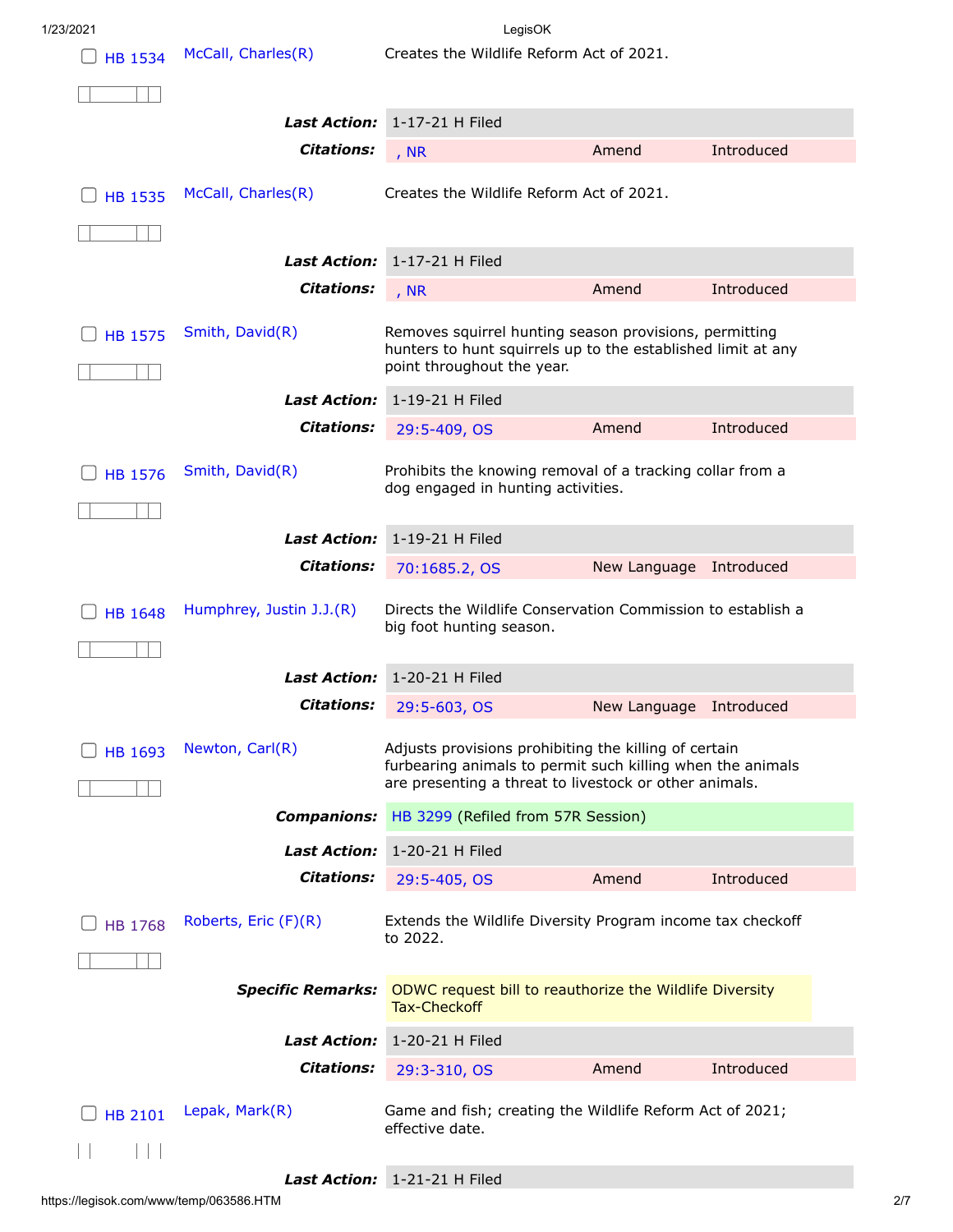| 1/23/2021 |  | LegisOK |  |
|-----------|--|---------|--|
|           |  |         |  |
|           |  |         |  |

**Citations:** [, NR](https://legisok.com/htbin/web_stat?T_COD=NR&T_VAL=) Amend Introduced

|  | $\Box$ HB 2214 McDugle, Kevin(R) | Game and fish; directing the Oklah    |
|--|----------------------------------|---------------------------------------|
|  |                                  | to establish licenses; effective date |

oma Wildlife Commission to establish licenses; effective date.

**Specific Remarks:** ODWC request bill to overhaul licensing.

| <b>Last Action:</b> | 1-21-21 H Filed |              |            |
|---------------------|-----------------|--------------|------------|
| <b>Citations:</b>   | 29:4-101, OS    | Amend        | Introduced |
|                     | 29:4-103, OS    | Repeal       | Introduced |
|                     | 29:4-103A, OS   | Repeal       | Introduced |
|                     | 29:4-103B, OS   | Repeal       | Introduced |
|                     | 29:4-104, OS    | Repeal       | Introduced |
|                     | 29:4-104A, OS   | Repeal       | Introduced |
|                     | 29:4-105, OS    | Repeal       | Introduced |
|                     | 29:4-106, OS    | Repeal       | Introduced |
|                     | 29:4-107, OS    | Repeal       | Introduced |
|                     | 29:4-108, OS    | Repeal       | Introduced |
|                     | 29:4-108A, OS   | Repeal       | Introduced |
|                     | 29:4-109, OS    | Repeal       | Introduced |
|                     | 29:4-110, OS    | Amend        | Introduced |
|                     | 29:4-112, OS    | Amend        | Introduced |
|                     | 29:4-111, OS    | Repeal       | Introduced |
|                     | 29:4-113, OS    | Repeal       | Introduced |
|                     | 29:4-113A, OS   | Repeal       | Introduced |
|                     | 29:4-113.1, OS  | Repeal       | Introduced |
|                     | 29:4-115, OS    | Repeal       | Introduced |
|                     | 29:4-116, OS    | Repeal       | Introduced |
|                     | 29:4-117, OS    | Repeal       | Introduced |
|                     | 29:4-118, OS    | Repeal       | Introduced |
|                     | 29:4-119, OS    | Repeal       | Introduced |
|                     | 29:4-120, OS    | Repeal       | Introduced |
|                     | 29:4-121, OS    | Repeal       | Introduced |
|                     | 29:4-122, OS    | Repeal       | Introduced |
|                     | 29:4-123, OS    | Repeal       | Introduced |
|                     | 29:4-124, OS    | Repeal       | Introduced |
|                     | 29:4-128, OS    | Repeal       | Introduced |
|                     | 29:4-128.1, OS  | Repeal       | Introduced |
|                     | 29:4-129, OS    | Repeal       | Introduced |
|                     | 29:4-132, OS    | Amend        | Introduced |
|                     | 29:4-134, OS    | Amend        | Introduced |
|                     | 29:4-130, OS    | Repeal       | Introduced |
|                     | 29:4-136, OS    | Repeal       | Introduced |
|                     | 29:4-138, OS    | Repeal       | Introduced |
|                     | 29:4-141, OS    | Amend        | Introduced |
|                     | 29:4-140, OS    | Repeal       | Introduced |
|                     | 29:4-143, OS    | Repeal       | Introduced |
|                     | 29:4-144, OS    | Repeal       | Introduced |
|                     | 29:4-301, OS    | New Language | Introduced |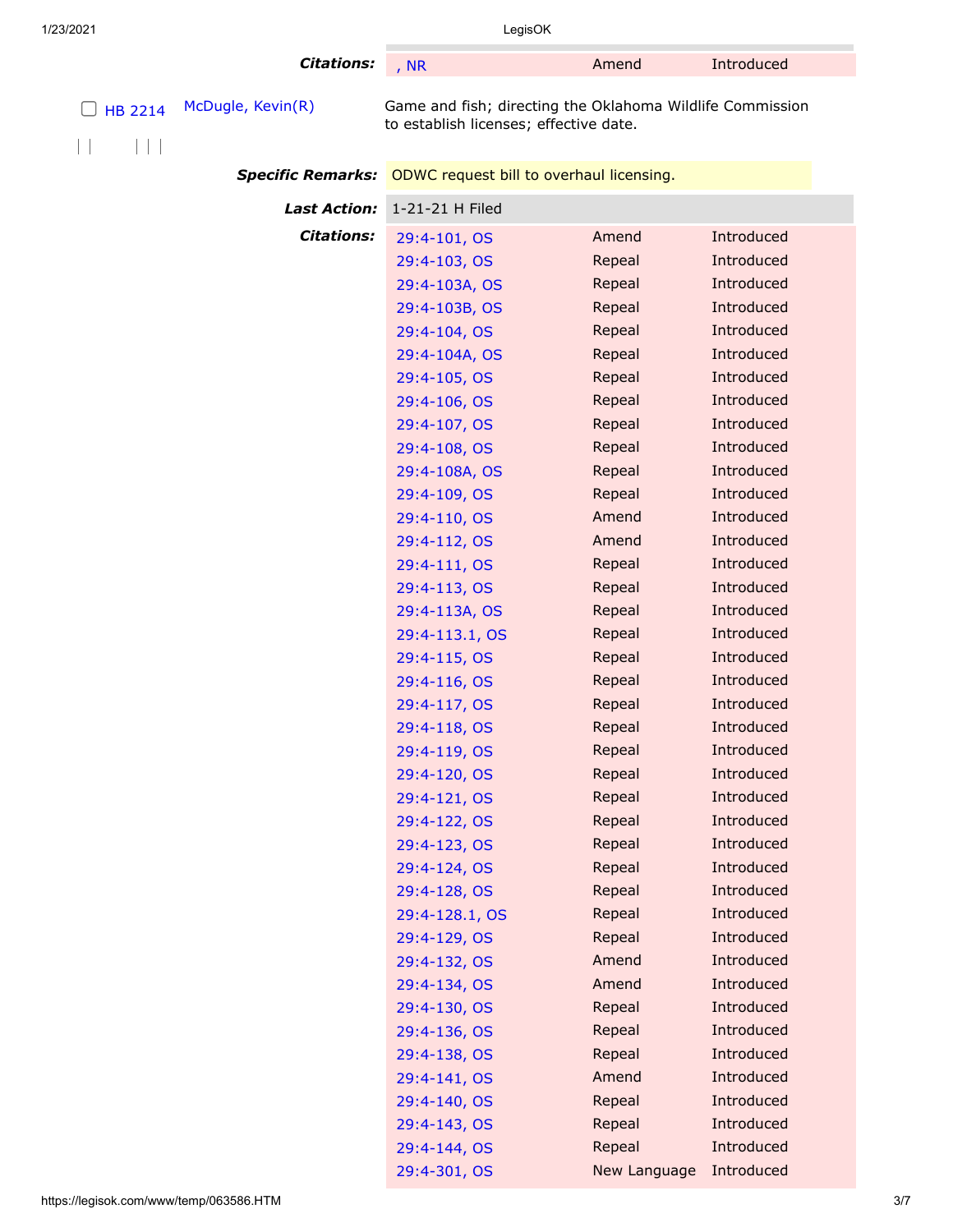| 1/23/2021      |                            | LegisOK                                                                                                                                                                                                                         |              |            |
|----------------|----------------------------|---------------------------------------------------------------------------------------------------------------------------------------------------------------------------------------------------------------------------------|--------------|------------|
|                |                            | 29:4-302, OS                                                                                                                                                                                                                    | New Language | Introduced |
|                |                            | 29:4-303, OS                                                                                                                                                                                                                    | New Language | Introduced |
|                |                            | 29:5-203, OS                                                                                                                                                                                                                    | Amend        | Introduced |
| <b>HB 2366</b> | Burns, Ty(R)               | Game and fish; creating the Wildlife Reform Act of 2021;<br>effective date.                                                                                                                                                     |              |            |
|                | <b>Last Action:</b>        | 1-21-21 H Filed                                                                                                                                                                                                                 |              |            |
|                | <b>Citations:</b>          |                                                                                                                                                                                                                                 |              |            |
|                |                            | , $NR$                                                                                                                                                                                                                          | Amend        | Introduced |
| <b>HB 2639</b> | Roberts, Sean(R)           | Game and fish; creating the Protecting Oklahoma Families<br>from Feral Hogs Act of 2021; effective date.                                                                                                                        |              |            |
|                | <b>Last Action:</b>        | 1-21-21 H Filed                                                                                                                                                                                                                 |              |            |
|                | <b>Citations:</b>          |                                                                                                                                                                                                                                 | Amend        | Introduced |
|                |                            | , NR                                                                                                                                                                                                                            |              |            |
| <b>HB 2721</b> | Blancett, Meloyde(D)       | Game and fish; prohibiting waste of edible meat of wildlife;<br>effective date.                                                                                                                                                 |              |            |
|                | <b>Last Action:</b>        | 1-21-21 H Filed                                                                                                                                                                                                                 |              |            |
|                | <b>Citations:</b>          | 29:7-205, OS                                                                                                                                                                                                                    | Amend        | Introduced |
|                |                            |                                                                                                                                                                                                                                 |              |            |
| <b>HB 2778</b> | Pfeiffer, John(R)          | Counties and county officers; clarifying circumstances that<br>allow for the destruction of certain records and files of the<br>district attorney; effective date.                                                              |              |            |
|                | <b>Last Action:</b>        | 1-21-21 H Filed                                                                                                                                                                                                                 |              |            |
|                | <b>Citations:</b>          | 19:215.22, OS                                                                                                                                                                                                                   | Amend        | Introduced |
| <b>HB 2858</b> | Roberts, Sean(R)           | Game and fish; creating state-employee discount for<br>hunting and fishing licenses; effective date.                                                                                                                            |              |            |
|                | <i><b>Last Action:</b></i> | 1-21-21 H Filed                                                                                                                                                                                                                 |              |            |
|                | <b>Citations:</b>          | 29:4-110, OS                                                                                                                                                                                                                    | Amend        | Introduced |
|                |                            | 29:4-112, OS                                                                                                                                                                                                                    | Amend        | Introduced |
| <b>HR 1002</b> | Talley, John(R)            | Supports efforts that highlight the importance of public<br>lands to Oklahomans and recognizes their importance to the<br>state's economy.                                                                                      |              |            |
|                | <b>Last Action:</b>        | 1-15-21 H Filed                                                                                                                                                                                                                 |              |            |
|                | <b>Citations:</b>          | , $NR$                                                                                                                                                                                                                          | Amend        | Introduced |
| <b>SB 47</b>   | Coleman, Bill (F)(R)       | Includes wildlife investigations among the types of cases for<br>which physical records may be destroyed by district<br>attorneys' offices and makes mandatory certain standards<br>for digitization prior to such destruction. |              |            |
|                | <b>Last Action:</b>        | 11-23-20 S Filed                                                                                                                                                                                                                |              |            |
|                | <b>Citations:</b>          | 19:215.22, OS                                                                                                                                                                                                                   | Amend        | Introduced |
| <b>SB 769</b>  | Murdock, Casey(R)          | Wildlife Conservation Commission; mountain lion season by<br>lottery; setting bag limit. Effective date.                                                                                                                        |              |            |

 $\overline{1}$  ,  $\overline{1}$  ,  $\overline{1}$  ,  $\overline{1}$  ,  $\overline{1}$  ,  $\overline{1}$  ,  $\overline{1}$  ,  $\overline{1}$ https://legisok.com/www/temp/063586.HTM 4/7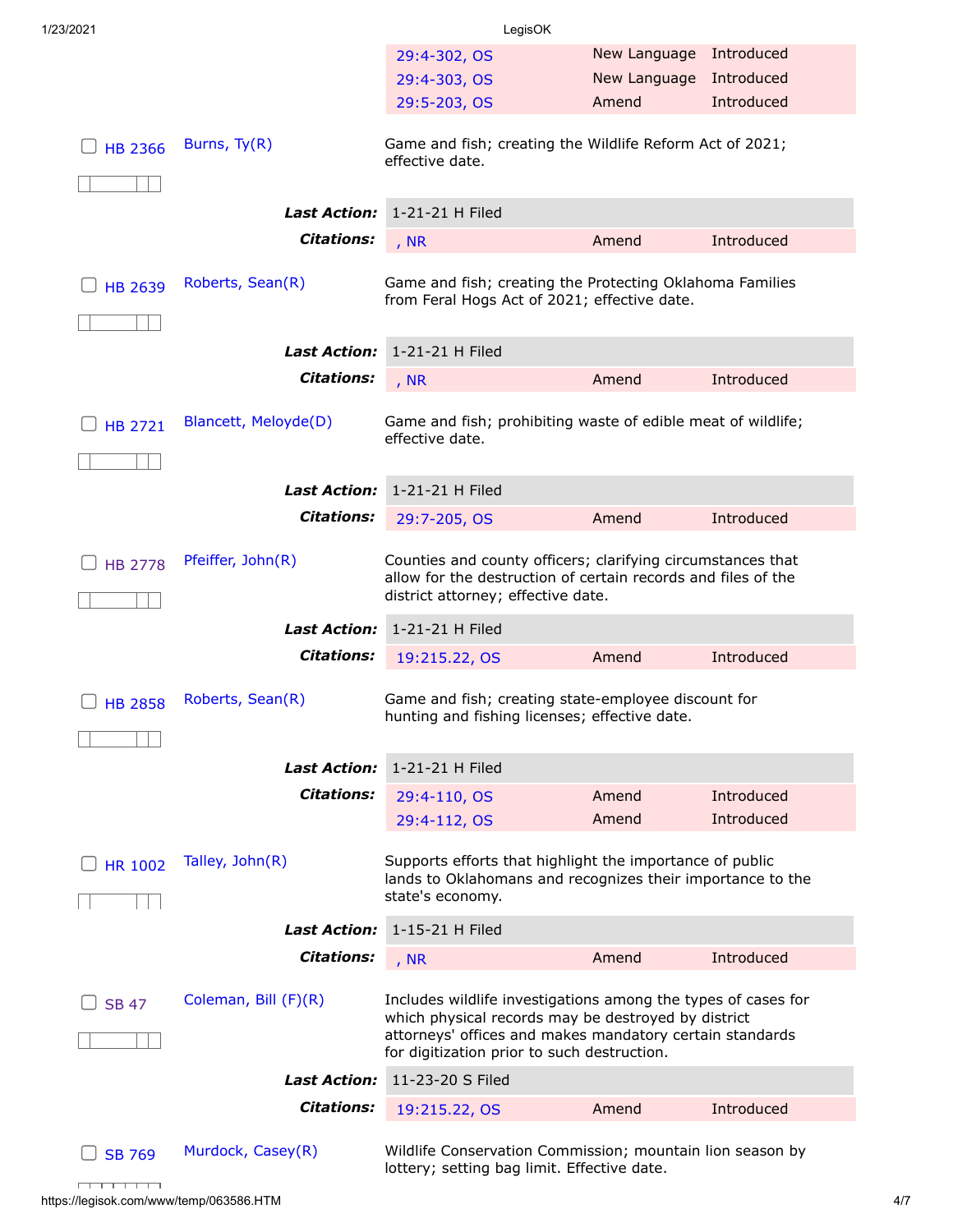$\overline{\phantom{a}}$ 

|               | <b>Last Action:</b>      | 1-21-21 S Filed                                                                                                     |              |            |  |
|---------------|--------------------------|---------------------------------------------------------------------------------------------------------------------|--------------|------------|--|
|               | <b>Citations:</b>        | 29:5-401, OS                                                                                                        | Amend        | Introduced |  |
| <b>SB 770</b> | Murdock, Casey(R)        | Wildlife Diversity tax check-off; extending reauthorization<br>date; Effective Date.                                |              |            |  |
|               | <b>Specific Remarks:</b> | ODWC request bill to reauthorize the Wildlife Diversity Tax<br>Check-off                                            |              |            |  |
|               | <b>Last Action:</b>      | 1-21-21 S Filed                                                                                                     |              |            |  |
|               | <b>Citations:</b>        | 29:3-310, OS                                                                                                        | Amend        | Introduced |  |
| <b>SB 772</b> | Murdock, Casey(R)        | Nuisance wildlife; controllng coyote at night with permit;<br>spot light; Effective Date.                           |              |            |  |
|               | <b>Last Action:</b>      | 1-21-21 S Filed                                                                                                     |              |            |  |
|               | <b>Citations:</b>        | 29:4-135, OS                                                                                                        | Amend        | Introduced |  |
|               |                          | 29:4-135.2, OS                                                                                                      | New Language | Introduced |  |
|               |                          | 29:5-203.1, OS                                                                                                      | Amend        | Introduced |  |
| <b>SB 773</b> | Murdock, Casey(R)        | Nuisance wildlife; hunt and kill prairie dogs without permit;<br>Effective Date.                                    |              |            |  |
|               | <b>Last Action:</b>      | 1-21-21 S Filed                                                                                                     |              |            |  |
|               | <b>Citations:</b>        | 29:4-135.2, OS                                                                                                      | New Language | Introduced |  |
| <b>SB 774</b> | Murdock, Casey(R)        | Game and fish; requiring license, permit or stamp to hunt<br>or fish; establishing licenses by rule; Effectiv Date. |              |            |  |
|               |                          | Specific Remarks: ODWC request bill to overhaul licensing.                                                          |              |            |  |
|               | <b>Last Action:</b>      | 1-21-21 S Filed                                                                                                     |              |            |  |
|               | <b>Citations:</b>        | 29:4-101, OS                                                                                                        | Amend        | Introduced |  |
|               |                          | 29:4-103, OS                                                                                                        | Repeal       | Introduced |  |
|               |                          | 29:4-103A, OS                                                                                                       | Repeal       | Introduced |  |
|               |                          | 29:4-104, OS                                                                                                        | Repeal       | Introduced |  |
|               |                          | 29:4-104A, OS                                                                                                       | Repeal       | Introduced |  |
|               |                          | 29:4-105, OS                                                                                                        | Repeal       | Introduced |  |
|               |                          | 29:4-106, OS                                                                                                        | Repeal       | Introduced |  |
|               |                          | 29:4-107, OS                                                                                                        | Repeal       | Introduced |  |
|               |                          | 29:4-108, OS                                                                                                        | Repeal       | Introduced |  |
|               |                          | 29:4-108A, OS                                                                                                       | Repeal       | Introduced |  |
|               |                          | 29:4-109, OS                                                                                                        | Repeal       | Introduced |  |
|               |                          | 29:4-103B, OS                                                                                                       | Repeal       | Introduced |  |
|               |                          | 29:4-110, OS                                                                                                        | Amend        | Introduced |  |
|               |                          | 29:4-112, OS                                                                                                        | Amend        | Introduced |  |
|               |                          | 29:4-111, OS                                                                                                        | Repeal       | Introduced |  |
|               |                          | 29:4-113, OS                                                                                                        | Repeal       | Introduced |  |
|               |                          | 29:4-113A, OS                                                                                                       | Repeal       | Introduced |  |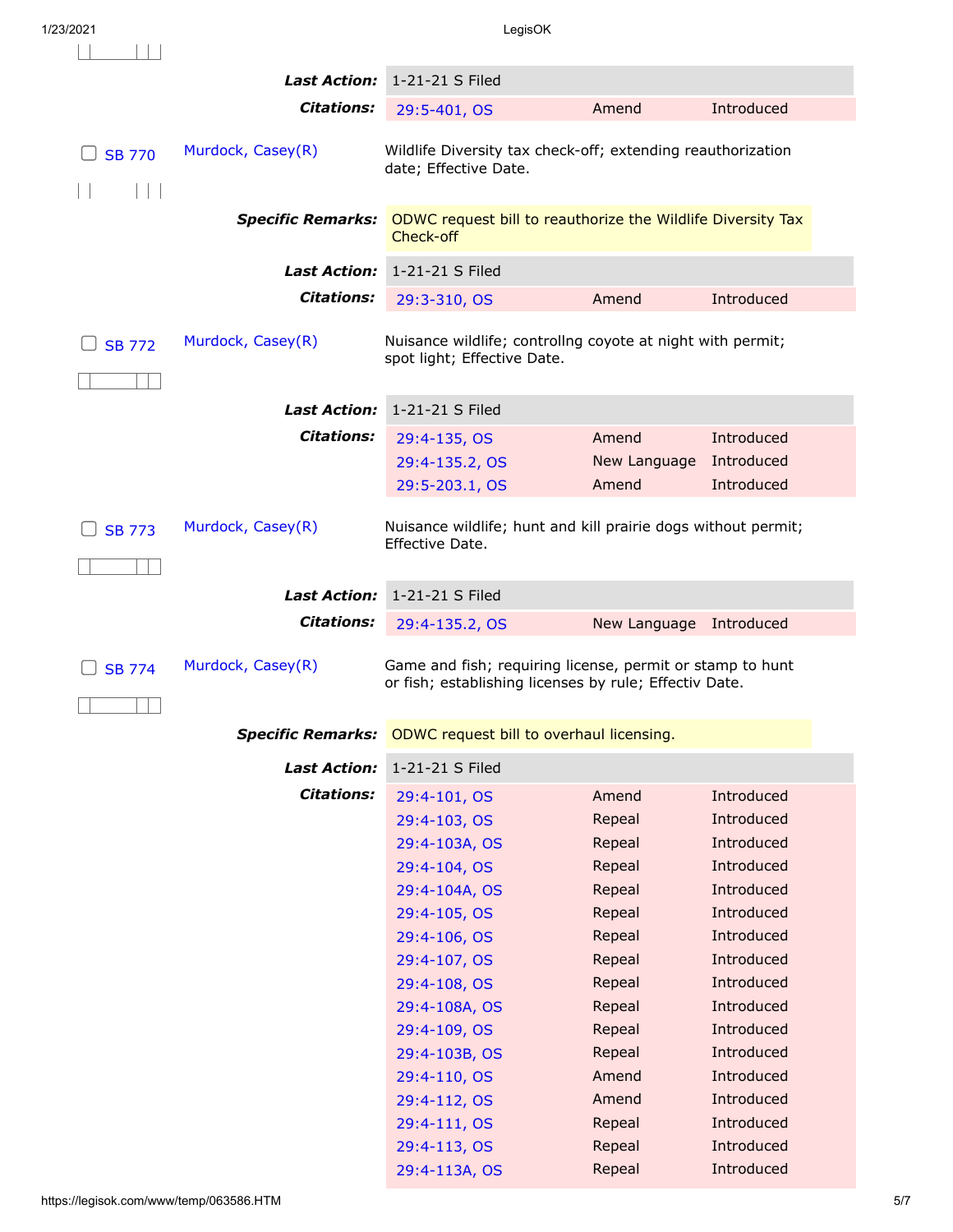| 1/23/2021                          | LegisOK                                 |                                                             |            |
|------------------------------------|-----------------------------------------|-------------------------------------------------------------|------------|
|                                    | 29:4-113.1, OS                          | Repeal                                                      | Introduced |
|                                    | 29:4-115, OS                            | Repeal                                                      | Introduced |
|                                    | 29:4-116, OS                            | Repeal                                                      | Introduced |
|                                    | 29:4-117, OS                            | Repeal                                                      | Introduced |
|                                    | 29:4-118, OS                            | Repeal                                                      | Introduced |
|                                    | 29:4-119, OS                            | Repeal                                                      | Introduced |
|                                    | 29:4-113.2, OS                          | Repeal                                                      | Introduced |
|                                    | 29:4-114, OS                            | Repeal                                                      | Introduced |
|                                    | 29:4-120, OS                            | Repeal                                                      | Introduced |
|                                    | 29:4-121, OS                            | Repeal                                                      | Introduced |
|                                    | 29:4-122, OS                            | Repeal                                                      | Introduced |
|                                    | 29:4-123, OS                            | Repeal                                                      | Introduced |
|                                    | 29:4-124, OS                            | Repeal                                                      | Introduced |
|                                    | 29:4-128, OS                            | Repeal                                                      | Introduced |
|                                    | 29:4-128.1, OS                          | Repeal                                                      | Introduced |
|                                    | 29:4-129, OS                            | Repeal                                                      | Introduced |
|                                    | 29:4-132, OS                            | Amend                                                       | Introduced |
|                                    | 29:4-134, OS                            | Amend                                                       | Introduced |
|                                    | 29:4-130, OS                            | Repeal                                                      | Introduced |
|                                    | 29:4-136, OS                            | Repeal                                                      | Introduced |
|                                    | 29:4-135.1, OS                          | Repeal                                                      | Introduced |
|                                    | 29:4-138, OS                            | Repeal                                                      | Introduced |
|                                    | 29:4-141, OS                            | Amend                                                       | Introduced |
|                                    | 29:4-140, OS                            | Repeal                                                      | Introduced |
|                                    | 29:4-143, OS                            | Repeal                                                      | Introduced |
|                                    | 29:4-144, OS                            | Repeal                                                      | Introduced |
|                                    | 29:4-301, OS                            | New Language                                                | Introduced |
|                                    | 29:4-302, OS                            | New Language                                                | Introduced |
|                                    | 29:4-303, OS                            | New Language                                                | Introduced |
|                                    | 29:5-203, OS                            | Amend                                                       | Introduced |
| Murdock, Casey(R)<br><b>SB 776</b> | aquisition of property. Effective Date. | Game and fish; Wildlife Conservation Commission;            |            |
| <i><b>Last Action:</b></i>         | 1-21-21 S Filed                         |                                                             |            |
| <b>Citations:</b>                  | 29:3-103, OS                            | Amend                                                       | Introduced |
| Murdock, Casey(R)<br><b>SB 812</b> | Effective date.                         | Game and fish; authorizing submission of license or permit. |            |
| <b>Last Action:</b>                | 1-21-21 S Filed                         |                                                             |            |
| <b>Citations:</b>                  | 29:4-101, OS                            | Amend                                                       | Introduced |
|                                    | 29:5-202.1, OS                          | Amend                                                       | Introduced |
|                                    | 29:7-205, OS                            | Amend                                                       | Introduced |
| Dahm, Nathan(R)<br><b>SB 839</b>   |                                         | Game wardens; prohibiting cameras on private property       |            |
|                                    | without permission. Effective date.     |                                                             |            |
|                                    |                                         |                                                             |            |
| <b>Last Action:</b>                | 1-21-21 S Filed                         |                                                             |            |